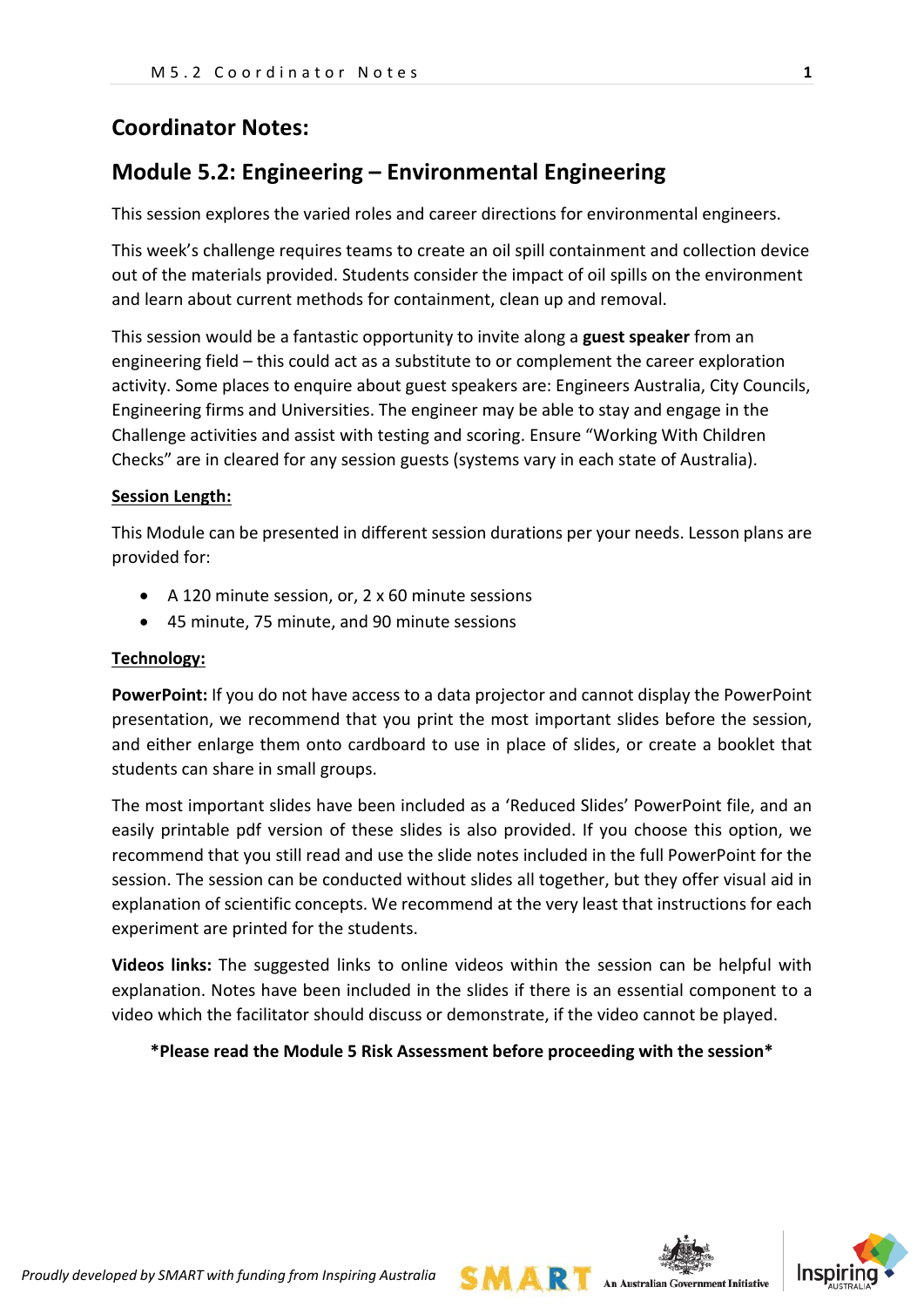| <b>Contents</b>                                                             | Page |
|-----------------------------------------------------------------------------|------|
| Module 5.2 Overview                                                         | 3    |
| Lesson Plan for Module 5.2 - 120 minute session, or, 2 x 60 minute sessions | 5    |
|                                                                             |      |
| Activity 5.2.1 - Oily Water 1 (Facilitator demonstration)                   | 7    |
| Activity 5.2.2 - Oily Water 2                                               | 8    |
| Activity 5.2.3 - Absorption                                                 | 9    |
|                                                                             |      |
| Challenge 5.2 - Coordinator Notes                                           | 10   |
| Challenge 5.2 - Score Sheet                                                 | 12   |
| Challenge 5.2 - Planning Sheet                                              | 14   |
|                                                                             |      |
| Lesson Plan for Module 5.2 - 90 minute session                              | 15   |
| Lesson Plan for Module 5.2 - 75 minute session                              | 17   |
| Lesson Plan for Module 5.2 - 45 minute session                              | 19   |
|                                                                             |      |
| References                                                                  | 21   |
| Materials Required for Module 5.2 sessions                                  | 22   |



**SMART** An Australian Government Initiative

*Proudly developed by SMART with funding from Inspiring Australia*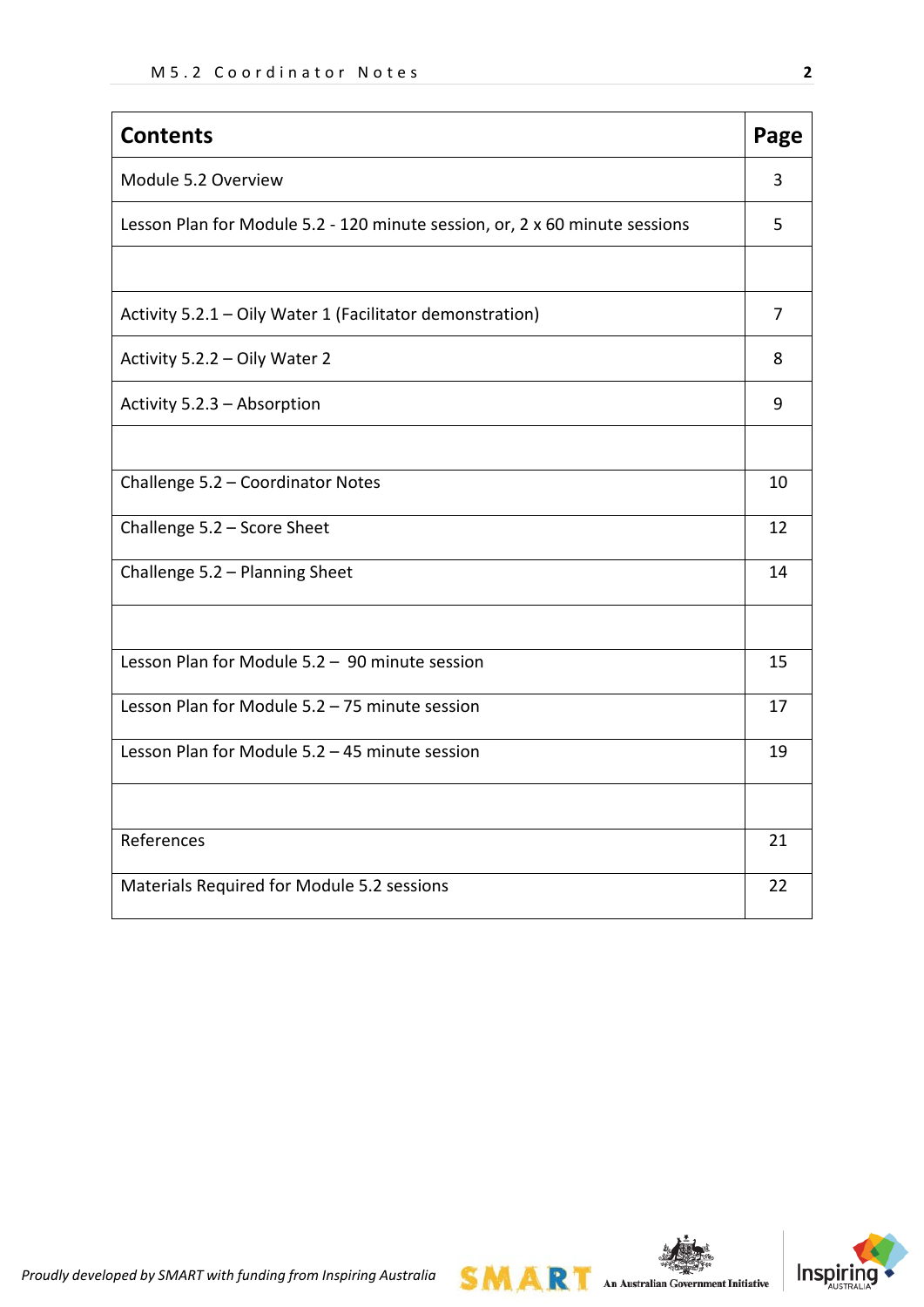# **Module 5.2: Engineering – Environmental Engineering**

## **Overview**

In this Module, students explore the role of an environmental engineer.

Students will put themselves in the shoes of an engineer in this session's challenge, to creatively solve an oil spill problem.

### **Content overview:**

| <b>Concept / Activity</b>                                                                                  |        |        | <b>Session Duration</b><br>(minutes) |        |  |  |
|------------------------------------------------------------------------------------------------------------|--------|--------|--------------------------------------|--------|--|--|
|                                                                                                            | 120    | 90     | 75                                   | 45     |  |  |
| Introduction to Environmental Engineering roles                                                            | $\ast$ | $\ast$ | $\ast$                               | $\ast$ |  |  |
| Man Made Environmental Disasters: Oil Spills<br>(Natural Disasters we introduced in Module 3.3)            | $\ast$ | ж      | $\ast$                               | ∗      |  |  |
| Impact of oil spills in the ocean: birdlife, sea-life, eco-systems                                         | $\ast$ | ж      | $\ast$                               | $\ast$ |  |  |
| Oil and Water: Immiscible liquids (liquids that don't mix)<br>Experiment 5.2.1 (Facilitator Demonstration) | ж      | ж      | $\ast$                               |        |  |  |
| Oil and Water: Immiscible liquids (liquids that don't mix)<br>Experiment 5.2.2                             | ∗      |        |                                      |        |  |  |
| How are oil spills cleaned up, current and future methods                                                  | ∗      | ж      |                                      |        |  |  |
| Pros and cons of four methods of cleaning up oil spills: booms,<br>skimmers, in-situ burning and sorbents  | ж      | ∗      | $\ast$                               | ∗      |  |  |
| Oil Spill Challenge 5.2: Design and construction of devices to clean<br>up simulated oil spills.           | $\ast$ | ж      | $\ast$                               | ∗      |  |  |



**SMART** An Australian Government Initiative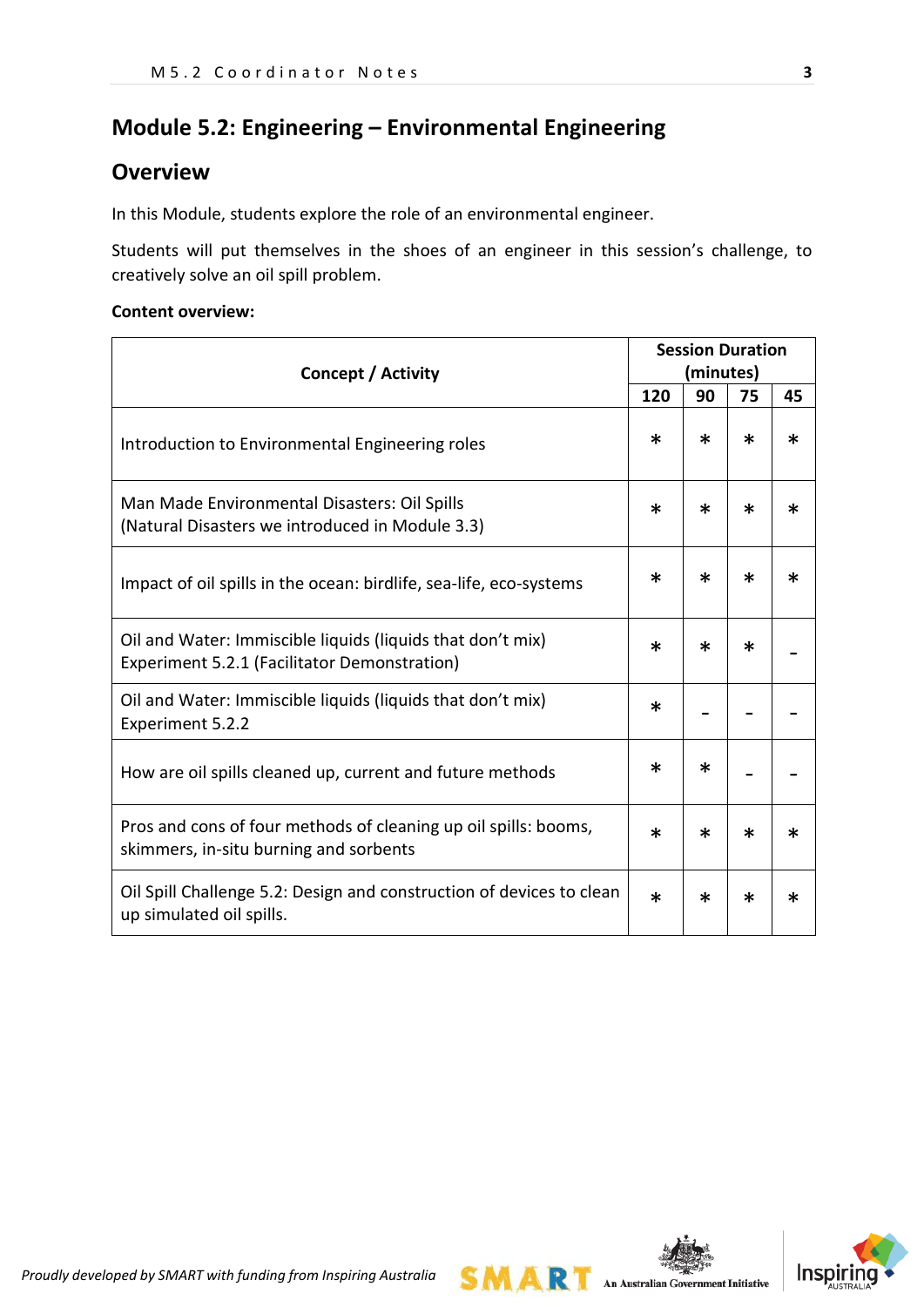## **Slides:**

PowerPoint Slides are available to support the delivery of this module. Slides explain concepts visually, and include short, engaging videos relevant to the topic. A full list of slides and recommended inclusions for each session duration are provided in the table below. Appropriate slides are also noted in lesson plans for each duration.

| <b>PowerPoint Presentation:</b> |                                                                    |        | <b>Session Duration</b> |           |        |
|---------------------------------|--------------------------------------------------------------------|--------|-------------------------|-----------|--------|
|                                 | 'M 5.2 - Master Slides 120 minute Session Duration'                |        |                         | (minutes) |        |
| Slide                           | Content                                                            | 120    | 90                      | 75        | 45     |
| $\mathbf{1}$                    | Introductory Title Slide for the Session                           | $\ast$ | $\ast$                  | $\ast$    | $\ast$ |
| $\overline{2}$                  | Prompt slide and video link: What is environmental<br>engineering? | ∗      | $\ast$                  | $\ast$    | ∗      |
| $\overline{\mathbf{3}}$         | Prompt slide: Engineering for environmental disasters              | $\ast$ | $\ast$                  | $\ast$    | ∗      |
| 4                               | Prompt slide: Discussion, man-made disasters, oil spills           | $\ast$ | $\ast$                  | $\ast$    | ∗      |
| 5                               | Activity 5.2.1 Oily Water 1 - Facilitator Demonstration            | $\ast$ | $\ast$                  | $\ast$    |        |
| 6                               | Activity 5.2.2 Oily Water 2                                        | $\ast$ |                         |           |        |
| 7                               | Video: Oil spill clean-up methods                                  | ∗      | $\ast$                  |           |        |
| 8                               | Video: Magnetic oil clean-up method                                | $\ast$ | $\ast$                  |           |        |
| 9                               | Overview slide, Booms                                              | $\ast$ | $\ast$                  | *         | ∗      |
| 10                              | Overview slide, Skimmers                                           | $\ast$ | $\ast$                  | *         | $\ast$ |
| 11                              | Overview slide, In-situ Burning                                    | $\ast$ | $\ast$                  | $\ast$    | $\ast$ |
| 12                              | Overview slide, Sorbents                                           | $\ast$ | $\ast$                  | $\ast$    | ∗      |
| 13                              | <b>Activity 5.2.3 Absorption</b>                                   | ∗      | $\ast$                  | *         |        |
| 14                              | Intro slide: Challenge 5.2 Oil Spill Challenge                     | $\ast$ | $\ast$                  | $\ast$    | ∗      |
| 15                              | Challenge overview                                                 | ∗      | $\ast$                  | $\ast$    | *      |
| 16                              | Challenge rules                                                    | $\ast$ | $\ast$                  | *         | $\ast$ |
| 17                              | <b>Challenge Materials</b>                                         | $\ast$ | $\ast$                  | $\ast$    | $\ast$ |
| 18                              | Session references                                                 | ∗      | $\ast$                  | ∗         | *      |



 $SMA$   $\mathbb{R}$  An Australian Government Initiative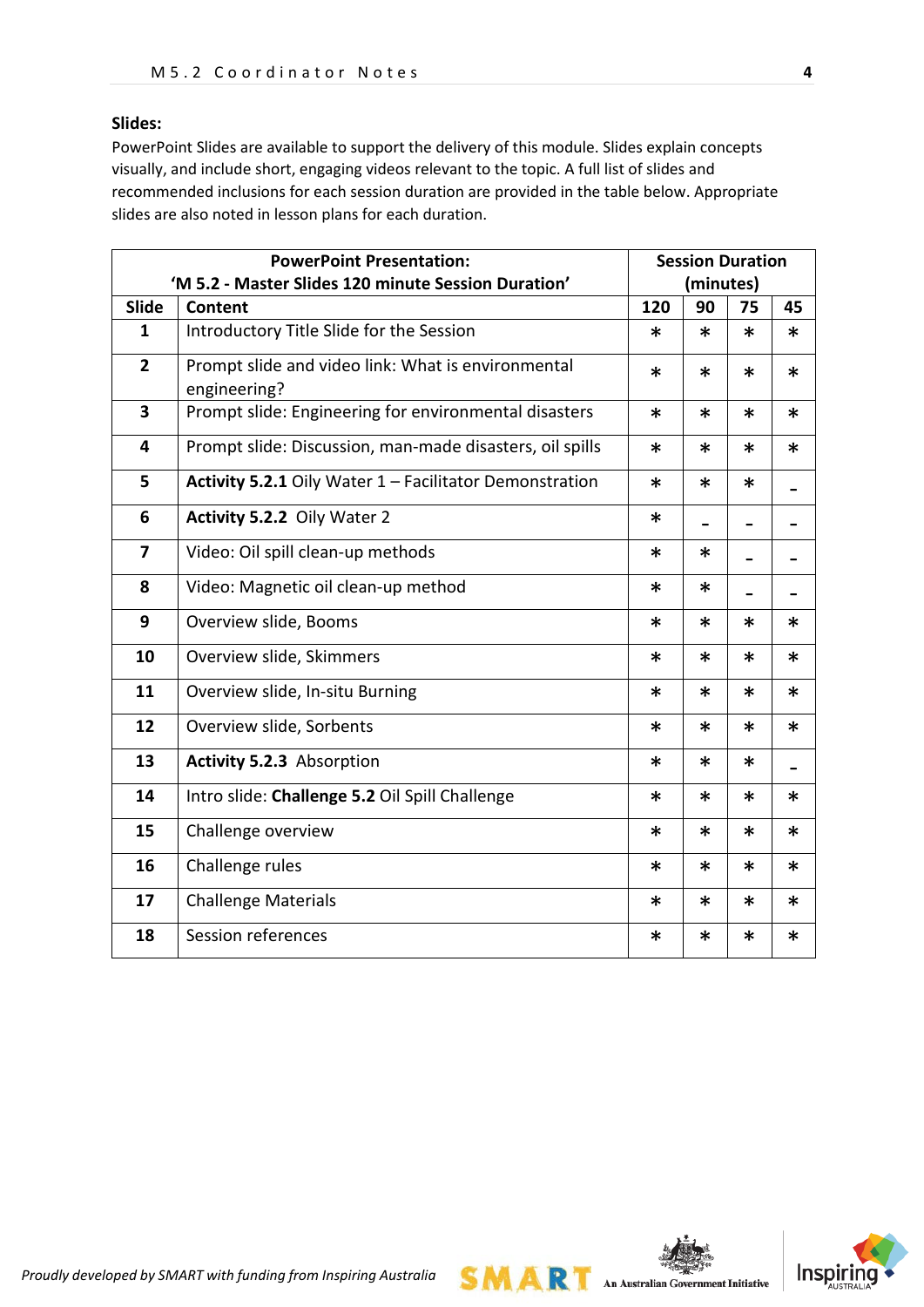# **Module 5.2 Environmental Engineering**

# **Lesson Plan**

## **120 minute session or 2 x 60 minute sessions**

**High Tech:** Use PowerPoint Presentation 'M5.2 - Master Slides' **Low Tech**: Print PowerPoint 'M5.2 - Reduced Slides for Printing'. Use slide notes from the ENTIRE 120 minute presentation, adapting discussion to cover omitted slides.

|               | <b>Key Learning Area</b>     |                                      | <b>Topic</b>                      |
|---------------|------------------------------|--------------------------------------|-----------------------------------|
|               | <b>Environmental Science</b> |                                      | <b>Environmental Engineering</b>  |
|               | Engineering, Careers         |                                      |                                   |
| <b>Timing</b> | <b>Running</b>               | <b>Procedure</b>                     | <b>Materials</b>                  |
|               | <b>Time</b>                  |                                      |                                   |
|               | (hh:mm)                      |                                      |                                   |
|               |                              | <b>Lesson Introduction</b>           |                                   |
| 5 min         | 00:05                        | Welcome! Has anyone heard of an      | PowerPoint M5.2 (Slides 1-3)      |
|               |                              | environmental engineer?              |                                   |
|               |                              | Introduce environmental              |                                   |
|               |                              | engineering. Watch video.            |                                   |
|               |                              | Note: This is a good opportunity     |                                   |
|               |                              | for an invited guest engineer to     |                                   |
|               |                              | talk about their career, instead of, |                                   |
|               |                              | or as well as the notes/slides.      |                                   |
|               |                              |                                      |                                   |
|               |                              | <b>Body of Lesson</b>                |                                   |
|               |                              | (Lesson 1, 2 x 60 minute sessions)   |                                   |
| 5 min         | 00:10                        | Discuss environmental disasters      | PowerPoint M5.2 (Slide 4)         |
|               |                              | (compare natural and man-made),      |                                   |
|               |                              | introduce oil spills.                |                                   |
|               |                              |                                      |                                   |
| $10$ min      | 00:20                        | Introduce and undertake Activity     | PowerPoint M5.2 (slide 5)         |
|               |                              | 5.2.1 "Oily Water 1" as a            | Clear bottle, water, cooking      |
|               |                              | demonstration.                       | oil, food colouring, Alka-Seltzer |
|               |                              |                                      |                                   |
| 15 min        | 00:35                        | Introduce and undertake Activity     | PowerPoint M5.2 (slide 6)         |
|               |                              | 5.2.2 "Oily Water 2". Discuss        | Clear bottle, water, cooking      |
|               |                              | results.                             | oil, food colouring, salt         |
| 5 min         | 00:40                        | Watch the videos of oil spill        | PowerPoint M5.2 (slides 7-8)      |
|               |                              | techniques and magnetic oil          |                                   |
|               |                              |                                      |                                   |
|               |                              | concept. If video's unable to be     |                                   |
|               |                              | played, ensure the coordinator       |                                   |
|               |                              | watches before the session.          |                                   |
|               |                              |                                      |                                   |



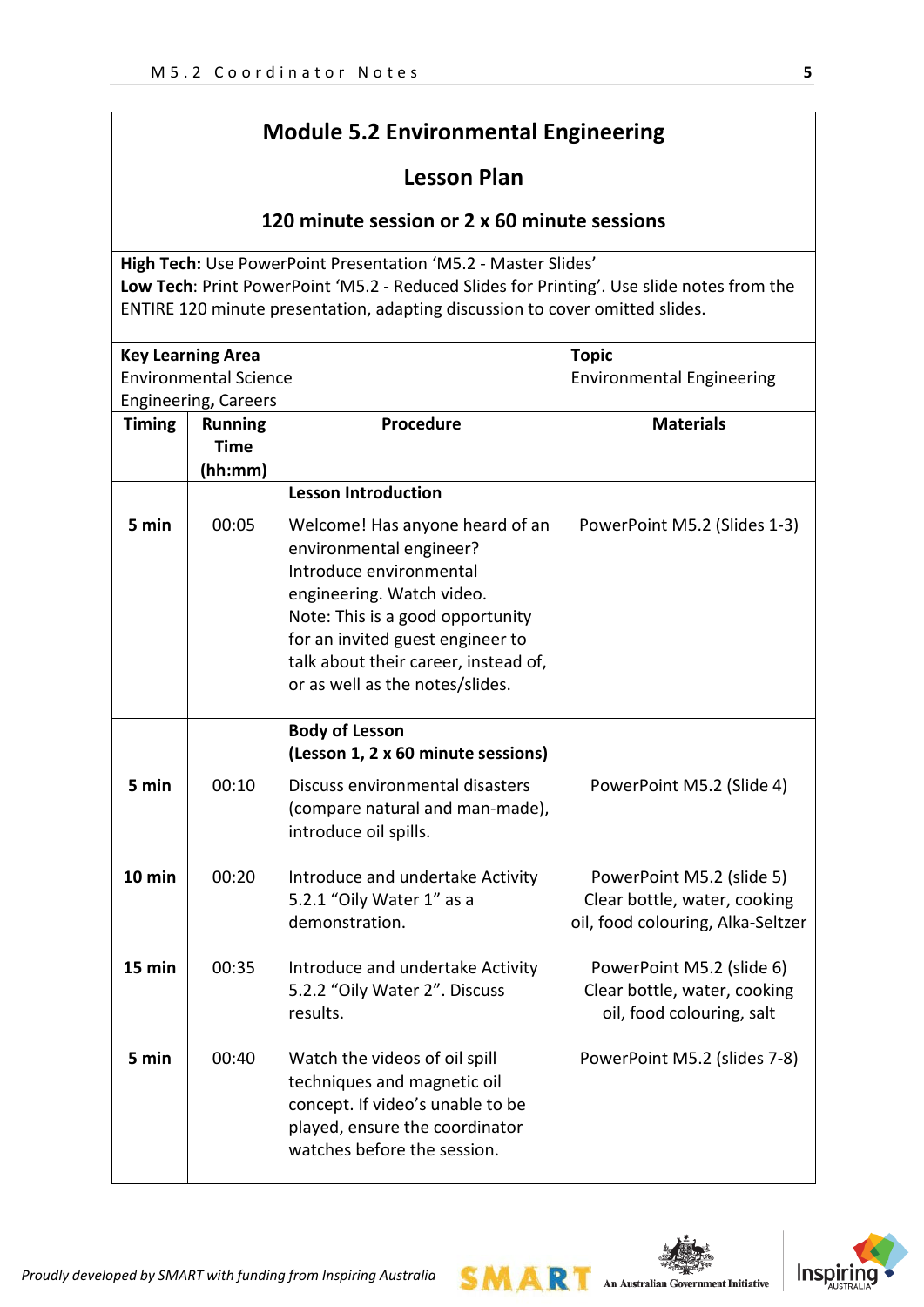| 5 min  | 00:45           | Discuss videos, recap key oil spill<br>clean-up techniques: Skimmers,<br>Booms, In-situ Burning, Sorbents                                                                                  | PowerPoint M5.2 (slides 9-12)                                                                                                                                                                                                                                                       |
|--------|-----------------|--------------------------------------------------------------------------------------------------------------------------------------------------------------------------------------------|-------------------------------------------------------------------------------------------------------------------------------------------------------------------------------------------------------------------------------------------------------------------------------------|
| 15 min | 00:60           | Introduce and undertake Activity<br>5.2.3 "Absorption". Discuss results.<br>(Break for 2 x 60 minute sessions)                                                                             | PowerPoint M5.2 (slide 13)<br>Plastic bottles/jars, BBQ trays,<br>newspaper, paper towel,<br>sponges, cloth, cotton balls,<br>stockings, paper towel, wood<br>shavings, straw, timer,<br>measuring cups, water, oil<br>Wash and reuse materials (if<br>possible) for the Challenge. |
|        |                 | (Lesson 2, 2 x 60 minute sessions)                                                                                                                                                         |                                                                                                                                                                                                                                                                                     |
| 5 min  | 00:05/<br>01:05 | <b>Introduce the Challenge</b><br>Note: Revisit oil spill clean-up<br>methods and results from activities<br>5.2.2 / 5.2.3 if starting lesson 2 on<br>a different day to ending lesson 1). | PowerPoint M5.2<br>(slides 14-17)<br>Planning and scoring sheets.                                                                                                                                                                                                                   |
| 3 min  | 00:08<br>01:08  | Form into groups of $2 - 4$<br>Hand out planning sheets and<br>show groups available materials.                                                                                            | Plastic bottles/jars, BBQ trays,<br>newspaper, paper towel,<br>sponges, cloth, cotton balls,<br>stockings, paper towel, wood                                                                                                                                                        |
| 2 min  | 00:10/<br>01:10 | Hand out materials to groups, and<br>additional planning sheets if<br>needed.                                                                                                              | shavings, straw, timer,<br>measuring cups, water, oil<br>Aluminium foil, paddle pop<br>sticks, Dagwood dog sticks,                                                                                                                                                                  |
| 20 min | 00:30/<br>01:30 | Plan, design and build devices.<br>Allow students to test and re-<br>design as they go.                                                                                                    | rubber bands, toothpicks,<br>straws, hair rollers<br>Trays or tubs for testing,<br>brown or black oil based paint.                                                                                                                                                                  |
| 20 min | 00:50/<br>01:50 | <b>Official Testing</b>                                                                                                                                                                    |                                                                                                                                                                                                                                                                                     |
| 10 min | 01:00/<br>02:00 | <b>Lesson Conclusion</b><br>Clean up and discussion.<br>Announce scores and winning<br>team. Discuss the strengths of<br>each team's designs.                                              |                                                                                                                                                                                                                                                                                     |



*Proudly developed by SMART with funding from Inspiring Australia*

**SMART** An Australian Government Initiative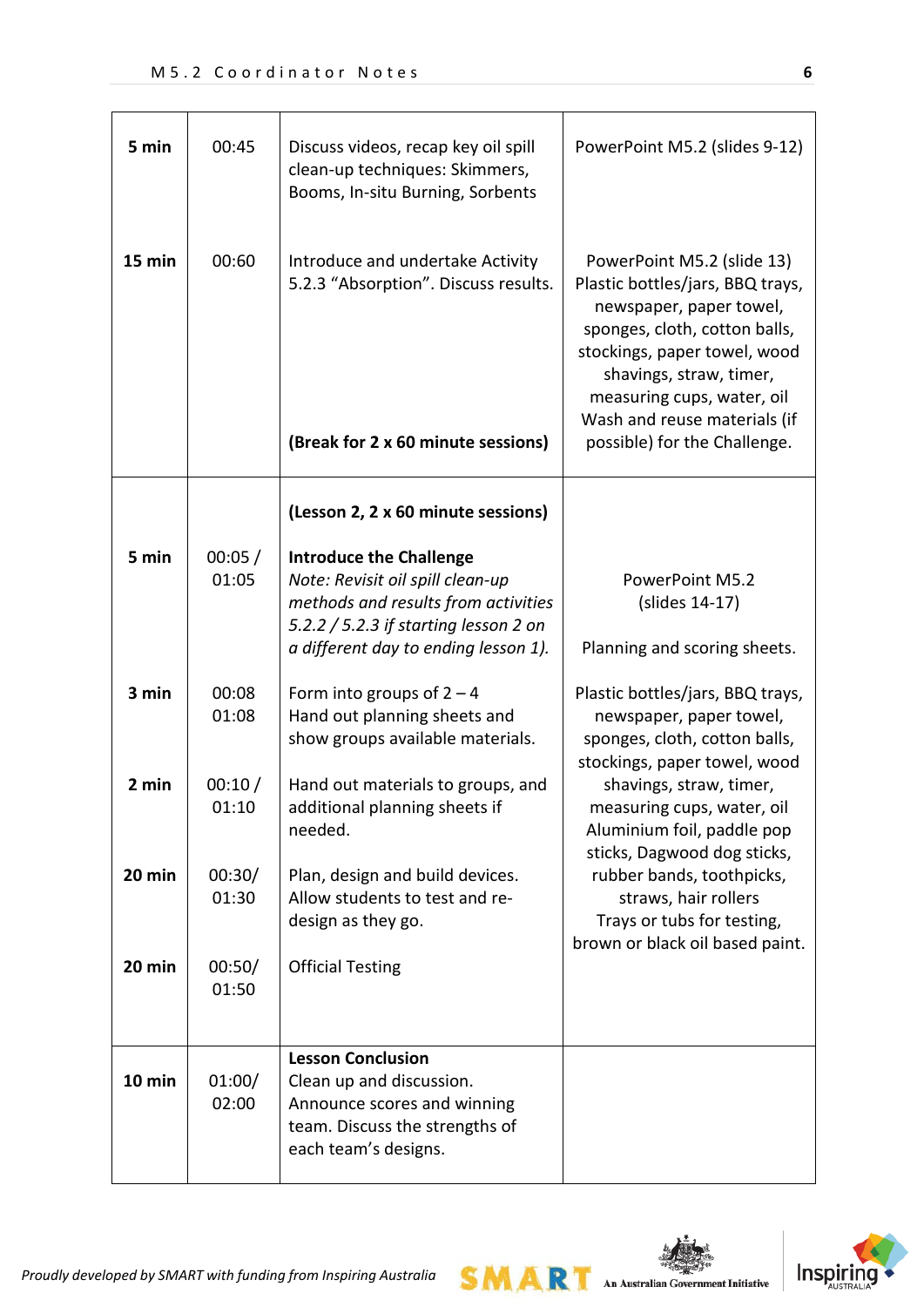## **Activity 5.2.1: Oily Water 1 (Facilitator Demonstration)**

**Aim**: To observe oil and water interacting

## **Materials (Facilitator demonstration):**

- 1 Litre clear bottle / jar
- 3/4 cup Water
- 2 cups cooking oil (e.g. canola)
- Food colouring
- 2 Alka-Seltzer tablets
- Funnel

### **Procedure:**

- 1. Pour the water into the bottle/jar. Use the funnel as needed.
- 2. Pour 1 cup of oil into the bottle. Use the funnel as needed.
- 3. Observe does the water or the oil float to the top? It may take a few minutes for the liquids to separate.
- 4. Pour the remaining oil into the bottle. Use the funnel as needed.
- 5. Add 10 drops of food colouring. What do you see happen?
- 6. Break an Alka-Seltzer tablet in half and drop half into the bottle.
- 7. Observe and document results.
- 8. Add additional pieces of Alka-Seltzer to repeat.

### **Expected Result & Explanation:**

The oil will float above the water, because oil is less dense than water. The food colouring will mix with the water, but not the oil. The water and the oil will not mix.

Water and oil are "immiscible" liquids, which means they won't ever mix together. Water and food colouring are "miscible" liquids, which means they will mix together.

The Alka-Seltzer tablet will sink to the bottom of the bottle, and react with the water to produce carbon dioxide gas. The gas will rise in bubbles up through the water and the oil, as the gas is less dense than either liquid. When the gas bubbles reach the surface the gas escapes into the air. Any food coloured water attached to the bubbles will then sink back down through the oil.

Videos:

<https://sciencebob.com/blobs-in-a-bottle-2/> [http://splash.abc.net.au/home#!/media/103836/make-a-lava-lamp-model-using-oil-and](http://splash.abc.net.au/home#!/media/103836/make-a-lava-lamp-model-using-oil-and-water)[water](http://splash.abc.net.au/home#!/media/103836/make-a-lava-lamp-model-using-oil-and-water)

Extension:

Does water temperature change the reaction? Repeat with additional bottles of cold and / or warm water (max 40 degrees Celsius).



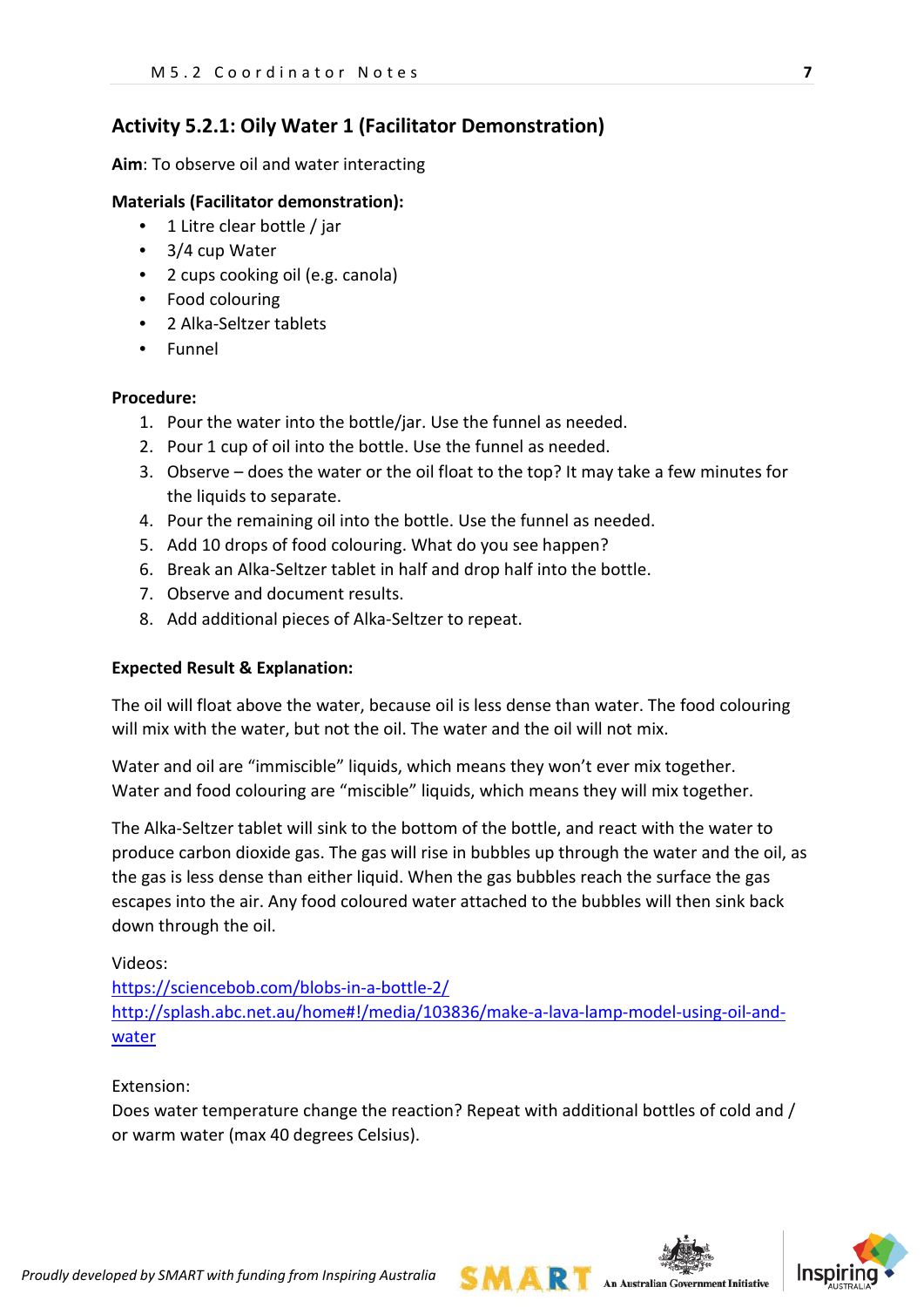## **Activity 5.2.2: Oily Water 2**

**Aim**: To observe oil and water interacting

#### **Materials (per group):**

- Clear plastic bottle or jar
- Water (to almost fill bottle / jar)
- 3 tablespoons cooking oil (e.g. canola)
- Food colouring
- Salt (approx. 3 teaspoons)

#### **Procedure:**

- 1. Pour the water into the bottle until it is almost full.
- 2. Sprinkle in a few drops of food colouring.
- 3. Add 3 5 tablespoons of oil into the bottle.
- 4. Sprinkle salt onto the oil bubble, until you see oil bottles start to sink.
- 5. Observe and document your results.

*Optional: shine a torch light on the bottle as you add the salt.*

#### **Expected result and explanation:**

The food colouring will mix with the water. The oil will float in a layer above the water, as oil is less dense than water. When the salt is added to the oil, the oil will start to sink. When the salt is added, it clings to the oil, dragging it down to the bottom of the bottle. As the salt falls, it dissolves in the water, leaving the oil behind. The oil is less dense than the slightly salty water, and floats back to the top again. Adding more salt will continue the process, until no more salt can be dissolved within the water.

Water and oil are "immiscible" liquids, which means they won't ever mix together. Water and food colouring are "miscible" liquids, which means they will mix together. Salt is soluble in water, which means it dissolves in the water.

Extensions:

- Try the experiment with two bottles, one with icy cold water and one with warm water (max 40 degrees Celsius). Is there a difference in how the oil reacts?
- What happens if you use less water, and more oil?

Video demonstration: <https://www.youtube.com/watch?v=kXEyFPxq3GI>



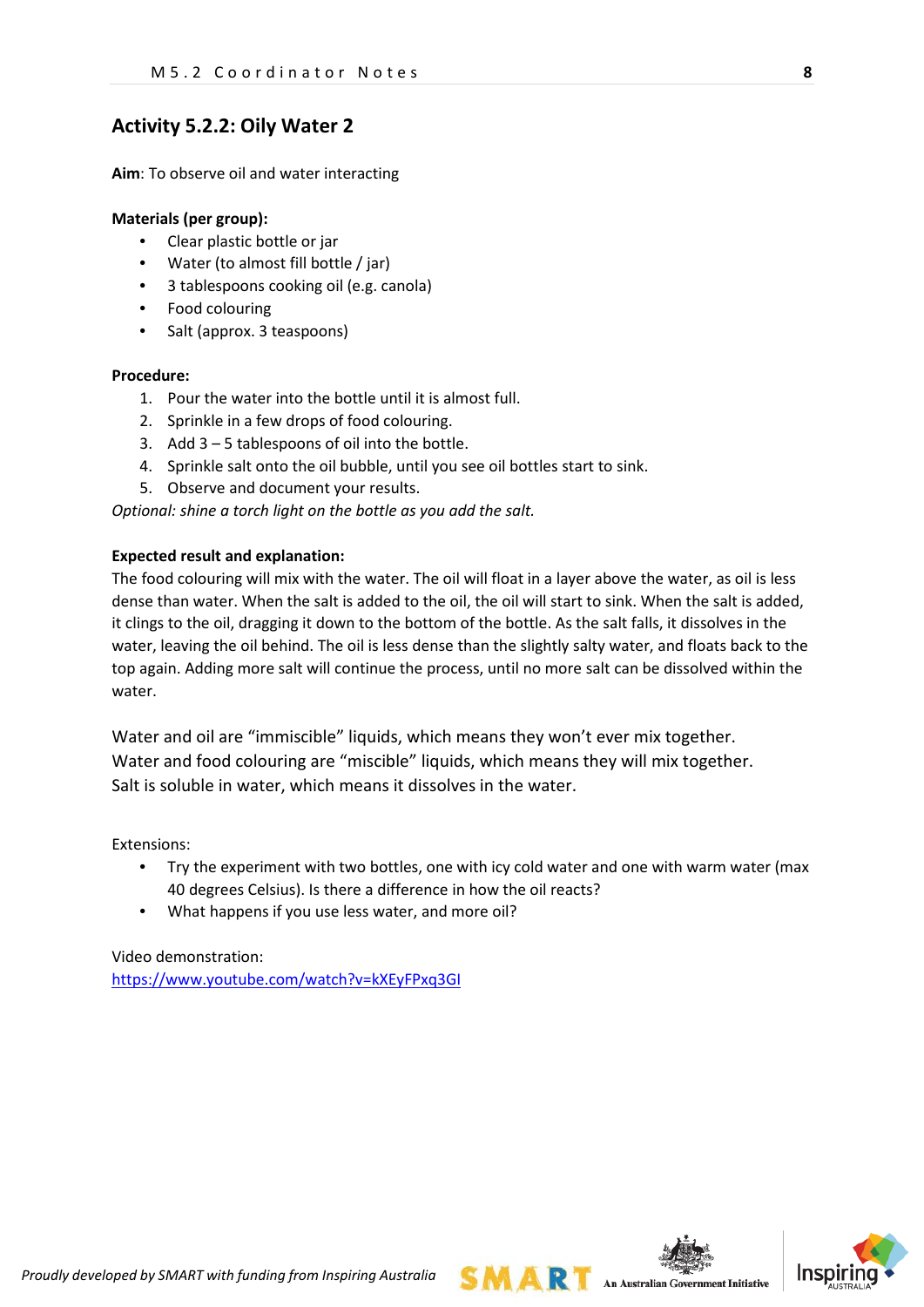## **Activity 5.2.3: Absorption**

**Aim:** To observe how materials absorb liquids

#### **Materials (per group):**

- 2 x plastic bottles, jars or tubs
- Aluminium BBQ tray (or shaped foil)
- 2 sheets newspaper
- $\frac{1}{2}$  cup oil mixture and  $\frac{1}{2}$  cup water
- 2 sponge pieces
- 2 small pieces cloth ("Chux" or similar)
- 6 cotton balls
- 30 cm Length of stocking
- 2 sheets paper towel
- 1 cup wood shavings or straw
- Timer
- 30 ml measuring cup

#### **Procedure:**

- 1. Place the newspaper on the table, and the aluminium tray on the newspaper. Place your jars inside the aluminium tray to contain spills.
- 2. Pour 30 ml of water into one jar and 30 ml oil mixture into the other.
- 3. Experiment with the materials to see how well they absorb oil, and how they well absorb water.
- 4. Time how long different materials take to absorb the liquids.
- 5. Record and document your observations.

#### **Ask students:**

- During your experimentation what did you notice?
- Did the materials absorb oil?
- Were some materials better at absorbing oil than others? Which ones were best?
- Did some materials soak up a lot of water too?
- Did any of the materials float?

The observations and knowledge gained in this activity will be utilised in the Challenge, to design and build oil containment and collection devices.

#### **Expected results:**

For some materials, oil and water will be absorbed at different rates (speeds). Some materials will absorb oil more readily than water, and vice versa. Some materials will float initially and then sink as they absorb water.

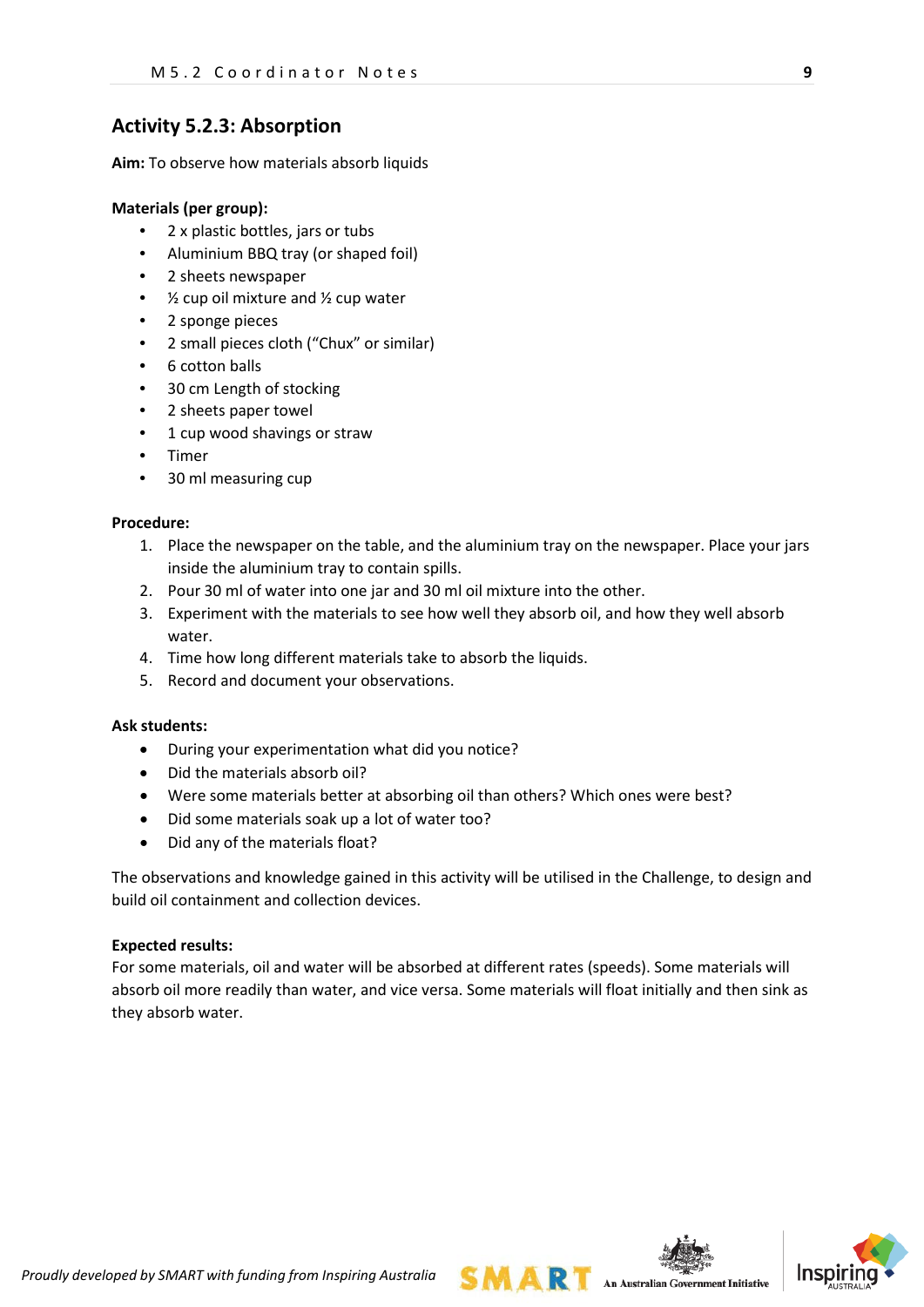## **Challenge M5.2 – Oil Spill Challenge**

#### **Scoring:**

A scoring mechanism is included so that the element of 'competition' may challenge all students to participate to their fullest. You may remove the scoring system all together if it does not work with your group of students.

When scoring it is important to only announce who the winning team is - so there will be no 'losers' or last place. Highlight the good strategies of each team. Consider asking how the students might approach the task differently if asked to do it again, or how they might teach the same things they learned during the club to a younger student.

#### **The Problem:**

"Your team of environmental engineers have been called in to help with one of Australia's worst oil spills!

Two container ships carrying oil have collided off the coast of Queensland. The accident has released thousands of tonnes of oil into the protected waters of the Great Barrier Reef.

Your team are our last hope to contain and clean up the spill before irreversible damage is done to the environment!

*Design an oil containment and collection device! This can be two separate devices, or a combined device."*

#### **Activity Notes:**

- To prepare the oil for the oil spill, mix: 4 cups of vegetable oil with 2 teaspoons of non-toxic brown or black oil paint. Pour a small amount into a recycled jar for each testing station. Make additional oil as needed (ration 1 cup oil to ½ teaspoon paint).
- To prepare the testing stations, fill aluminium BBQ trays (or recycled plastic tubs) half full of water. Slowly pour up to 1/2 cup of oil on the surface of the water.
- To aid in scoring and observation of how much oil the devices remove during official testing, measure and note down how much oil mixture is added to the test station to be used for the official tests, prior to each device being tested. 100ml per device is recommended.
- Students must design an oil containment and collection device. This can be two separate devices or a joint device which performs both tasks.
- Students should work in groups of 2-4. Timing of this activity allows for scoring of a maximum of 6 teams (3 minutes per test) so ensure you leave extra time or have two to three testing stations in action at the same time if you have more teams.
- Ensure students clean up all spills or water and oil as they are serious slipping hazards. You may choose to deduct points from groups who do not follow the safety instructions.
- Invite groups to give a short explanation of their designs before the official testing. After testing, ask the group if their design worked as intended. Do they think your design could be scaled up to use in a real life oil spill?

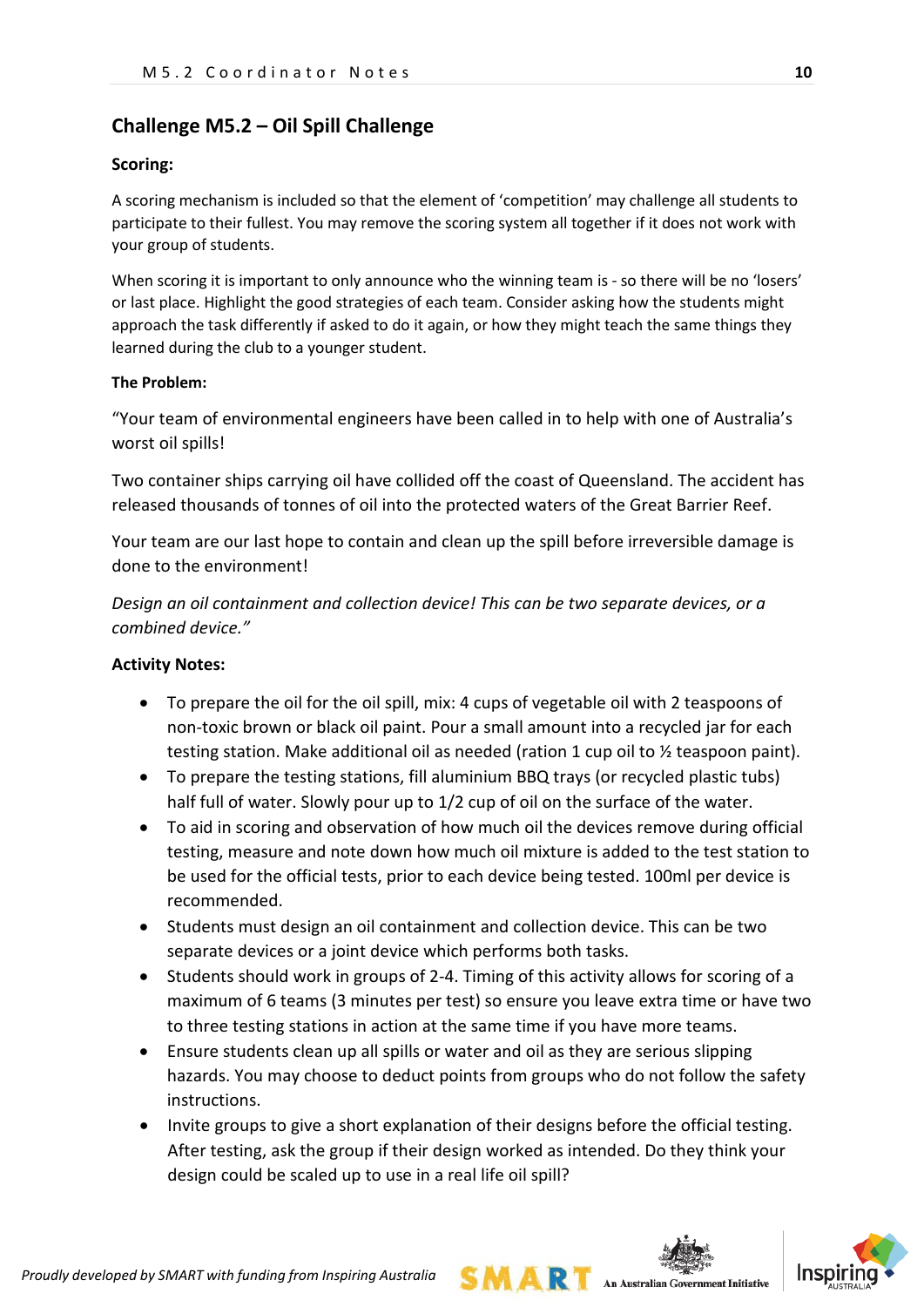#### **Rules:**

- The devices must not use any toxic chemicals you're working in the protected marine environment of the Great Barrier Reef!
- The device should not collect excess water. Good separation of oil and water will result in a higher score!
- You will have 3 minutes test time for the official test of your device. The less time your device takes to clean up the spill, the more points awarded.
- The amount of oil left on the surface of the water after your test time runs out will determine the effectiveness of your device. The less oil the more points!
- You can test your device during the design and build time.

### **Scoring notes:**

- Time taken to clean up spill: If teams take the **full 3 minutes** they should be awarded **5 points**. For every **30 seconds below the 3 minute** time limit, students should be awarded **5 extra points**.
- Amount of oil remaining: using consistent judgement throughout the competition to assess whether there is 100%, 50%, or less than half, or no oil remaining, once a team uses their device. It may not be practical to measure the amount of oil actually remaining in millilitres due to time constraints.
- If no oil remains give the team 100 points, if 50% remains 50 points, if less than 50% remains 75 points, and if 100% of the oil remains give them 5 points.

| Time taken to clean up spill                  | <b>Points awarded</b> |
|-----------------------------------------------|-----------------------|
| 30 seconds                                    | 30                    |
| 1 minute                                      | 25                    |
| 1 minute 30 seconds                           | 20                    |
| 2 minutes                                     | 15                    |
| 2 minutes 30 seconds                          | 10                    |
| 3 minutes or more<br>(stop test at 3 minutes) | 5                     |

### Points available:

| Amount of oil remaining after test | <b>Points awarded</b> |
|------------------------------------|-----------------------|
| 100% (no oil cleaned up)           |                       |
| 50% (half of the oil cleaned up)   | 50                    |
| Less than 50% remaining            | 75                    |
| No oil remaining (all cleaned up)  | 100                   |

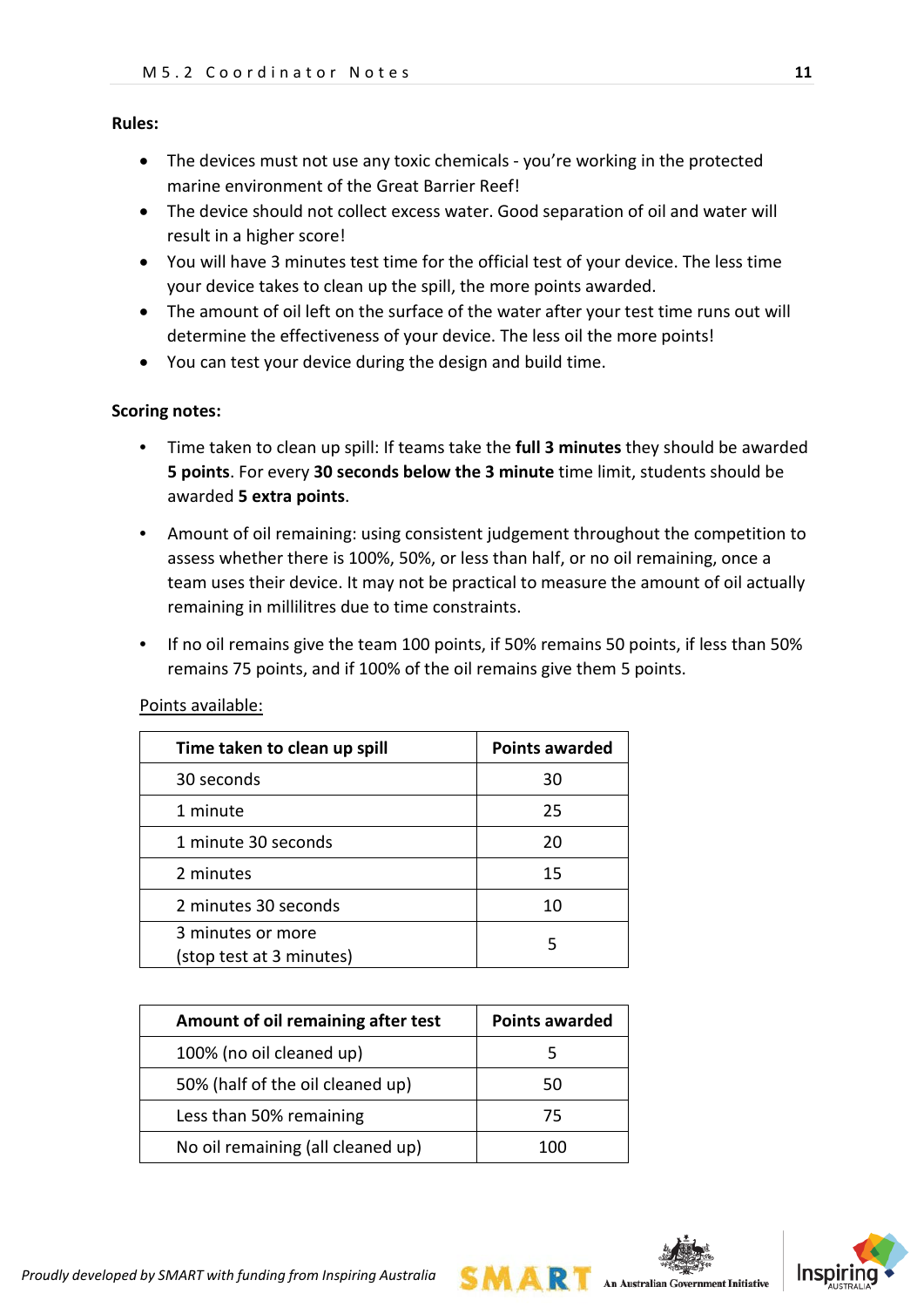# **Challenge 5.2: Score Sheet**

| <b>Team Name:</b>                                               |                    |  |
|-----------------------------------------------------------------|--------------------|--|
|                                                                 |                    |  |
| Time taken to clean-up maximum<br>amount of oil (max 3 minutes) | Points awarded (A) |  |
|                                                                 |                    |  |
|                                                                 |                    |  |
| Amount of oil cleaned up                                        | Points awarded (B) |  |
|                                                                 |                    |  |
| Total Points $(A) + (B) =$                                      |                    |  |
|                                                                 |                    |  |
| <b>Team Name:</b>                                               |                    |  |
| Time taken to clean-up maximum                                  | Points awarded (A) |  |
| amount of oil (max 3 minutes)                                   |                    |  |
|                                                                 |                    |  |
| Amount of oil cleaned up                                        | Points awarded (B) |  |
|                                                                 |                    |  |
| Total Points $(A) + (B) =$                                      |                    |  |
|                                                                 |                    |  |
| Team Name:                                                      |                    |  |
| Time taken to clean-up maximum                                  | Points awarded (A) |  |
| amount of oil (max 3 minutes)                                   |                    |  |
|                                                                 |                    |  |
| Amount of oil cleaned up                                        | Points awarded (B) |  |
|                                                                 |                    |  |
| Total Points $(A) + (B) =$                                      |                    |  |
|                                                                 |                    |  |

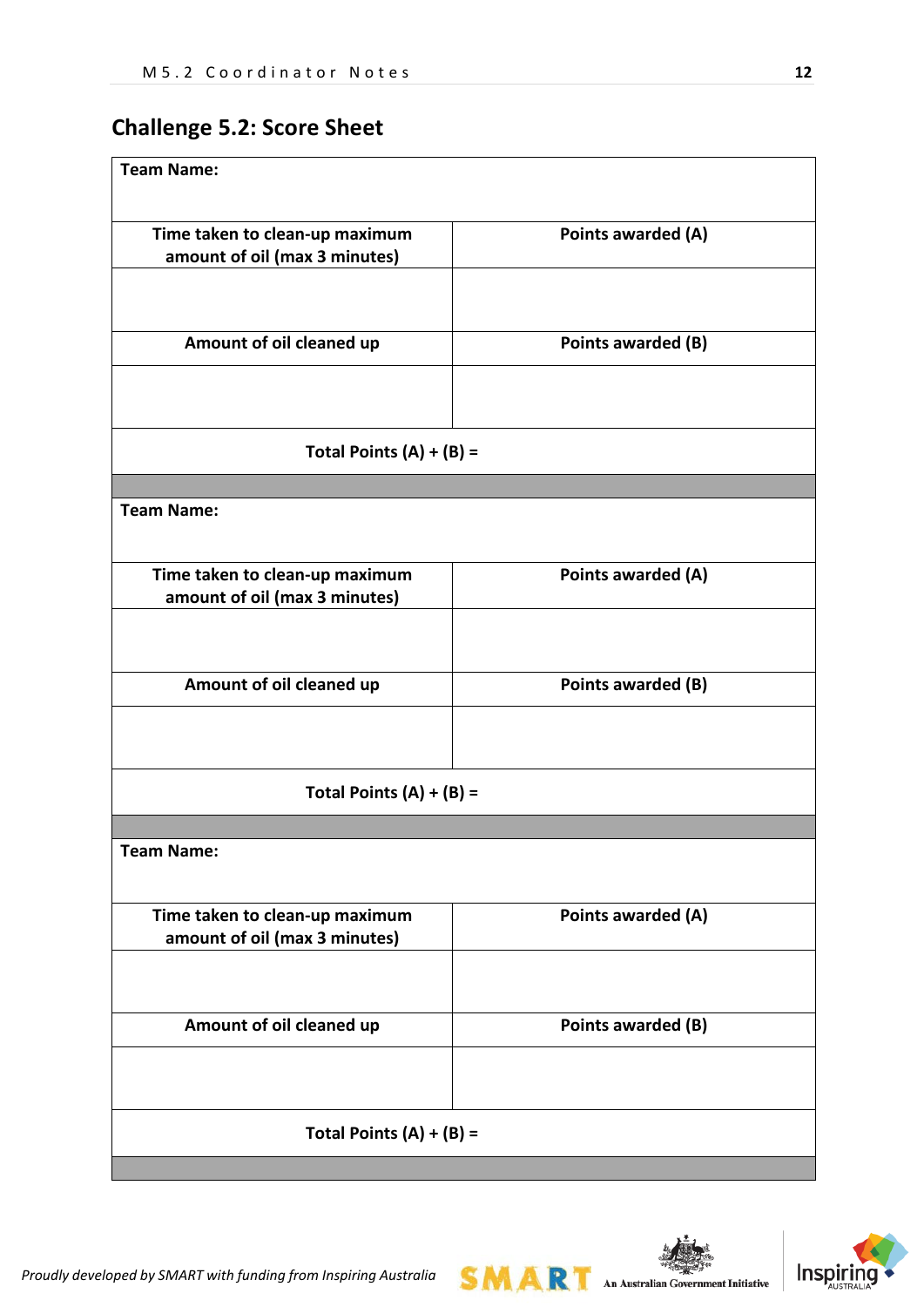| <b>Team Name:</b>                                               |                    |
|-----------------------------------------------------------------|--------------------|
| Time taken to clean-up maximum<br>amount of oil (max 3 minutes) | Points awarded (A) |
| Amount of oil cleaned up                                        | Points awarded (B) |
| Total Points $(A) + (B) =$                                      |                    |
| <b>Team Name:</b>                                               |                    |
| Time taken to clean-up maximum<br>amount of oil (max 3 minutes) | Points awarded (A) |
| Amount of oil cleaned up                                        | Points awarded (B) |
| Total Points $(A) + (B) =$                                      |                    |
|                                                                 |                    |
| <b>Team Name:</b>                                               |                    |
| Time taken to clean-up maximum<br>amount of oil (max 3 minutes) | Points awarded (A) |
| Amount of oil cleaned up                                        | Points awarded (B) |
|                                                                 |                    |
| Total Points $(A) + (B) =$                                      |                    |
|                                                                 |                    |

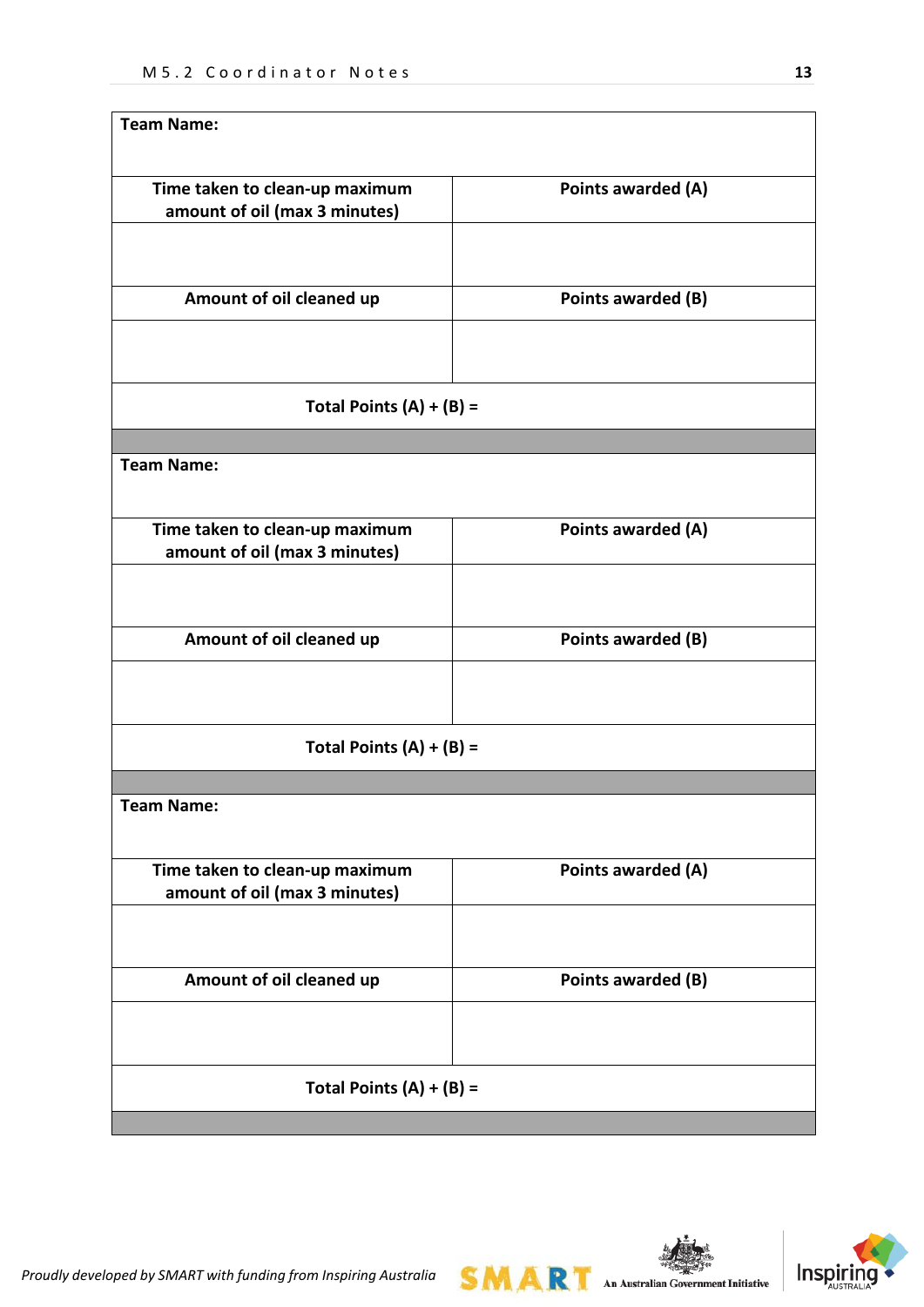# **Challenge M5.2 – Planning Sheet: Oil Spill Challenge**

To design your device, consider:

**ABSORPTION** – Which materials most quickly absorb oil? Which materials absorb the least water?

**MATERIALS** – How many materials will you use build your device, can you minimise the amount of resources used?

**CONTAINMENT & COLLECTION** – Will you build one device to stop the spread of the spill, and another to collect the oil? Or will your device be all-in-one?

Take a look at the materials available, and design your device (or devices)!





A R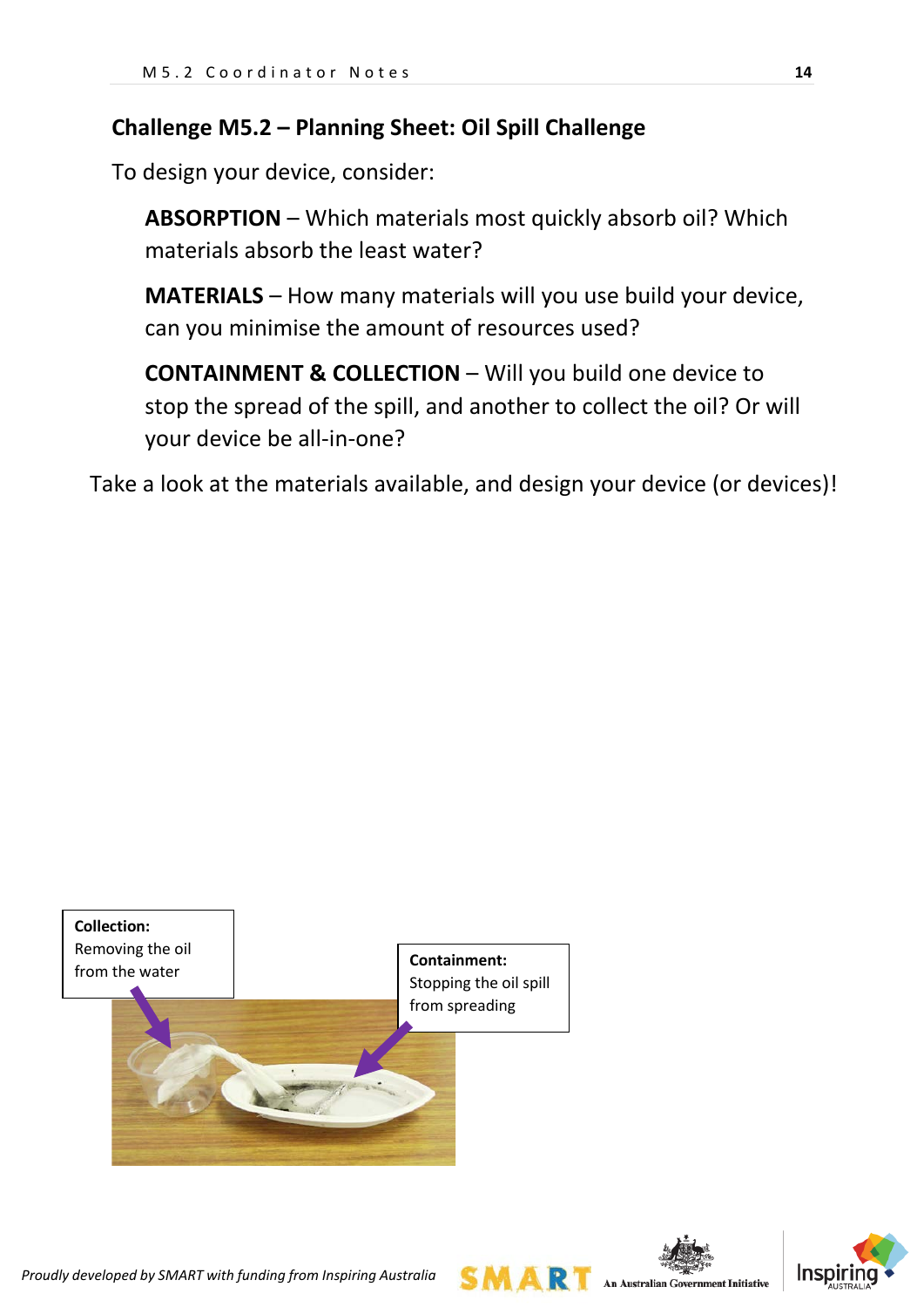# **Module 5.2 Environmental Engineering**

# **Lesson Plan**

## **90 minute session**

**High Tech:** Use PowerPoint Presentation 'M5.2 - Master Slides'. Hide slide 6. **Low Tech**: Print PowerPoint 'M5.2 - Reduced Slides for Printing'. Use slide notes from the ENTIRE 90 minute presentation, adapting discussion to cover omitted slides.

| <b>Key Learning Area</b>     |                             |                                      | <b>Topic</b>                      |
|------------------------------|-----------------------------|--------------------------------------|-----------------------------------|
| <b>Environmental Science</b> |                             |                                      | <b>Environmental Engineering</b>  |
|                              | <b>Engineering, Careers</b> |                                      |                                   |
| <b>Timing</b>                | <b>Running</b>              | <b>Procedure</b>                     | <b>Materials</b>                  |
|                              | <b>Time</b>                 |                                      |                                   |
|                              | (hh:mm)                     |                                      |                                   |
|                              |                             | <b>Lesson Introduction</b>           |                                   |
| 5 min                        | 00:05                       | Welcome! Has anyone heard of an      | PowerPoint M5.2 (Slides 1-3)      |
|                              |                             | environmental engineer?              |                                   |
|                              |                             | Introduce environmental              |                                   |
|                              |                             | engineering. Watch video.            |                                   |
|                              |                             | Note: This is a good opportunity     |                                   |
|                              |                             | for an invited guest engineer to     |                                   |
|                              |                             | talk about their career, instead of, |                                   |
|                              |                             | or as well as the notes/slides.      |                                   |
|                              |                             |                                      |                                   |
|                              |                             | <b>Body of Lesson</b>                |                                   |
|                              |                             |                                      |                                   |
| 5 min                        | 00:10                       | Discuss environmental disasters      | PowerPoint M5.2 (Slide 4)         |
|                              |                             | (compare natural and man-made),      |                                   |
|                              |                             | introduce oil spills.                |                                   |
|                              |                             |                                      |                                   |
| 10 min                       | 00:20                       | Introduce and undertake Activity     | PowerPoint M5.2 (slide 5)         |
|                              |                             | 5.2.1 "Oily Water 1" as a            | Clear bottle, water, cooking      |
|                              |                             | demonstration.                       | oil, food colouring, Alka-Seltzer |
|                              |                             |                                      |                                   |
| 5 min                        | 00:25                       | Watch the videos of oil spill        | PowerPoint M5.2 (slides 7-8)      |
|                              |                             | techniques and magnetic oil          |                                   |
|                              |                             | concept. If video's unable to be     |                                   |
|                              |                             | played, ensure the coordinator       |                                   |
|                              |                             | watches before the session.          |                                   |
|                              |                             |                                      |                                   |
| 5 min                        | 00:30                       | Discuss videos, recap key oil spill  | PowerPoint M5.2 (slides 9-12)     |
|                              |                             | clean-up techniques: Skimmers,       |                                   |
|                              |                             | Booms, In-situ Burning, Sorbents     |                                   |
|                              |                             |                                      |                                   |

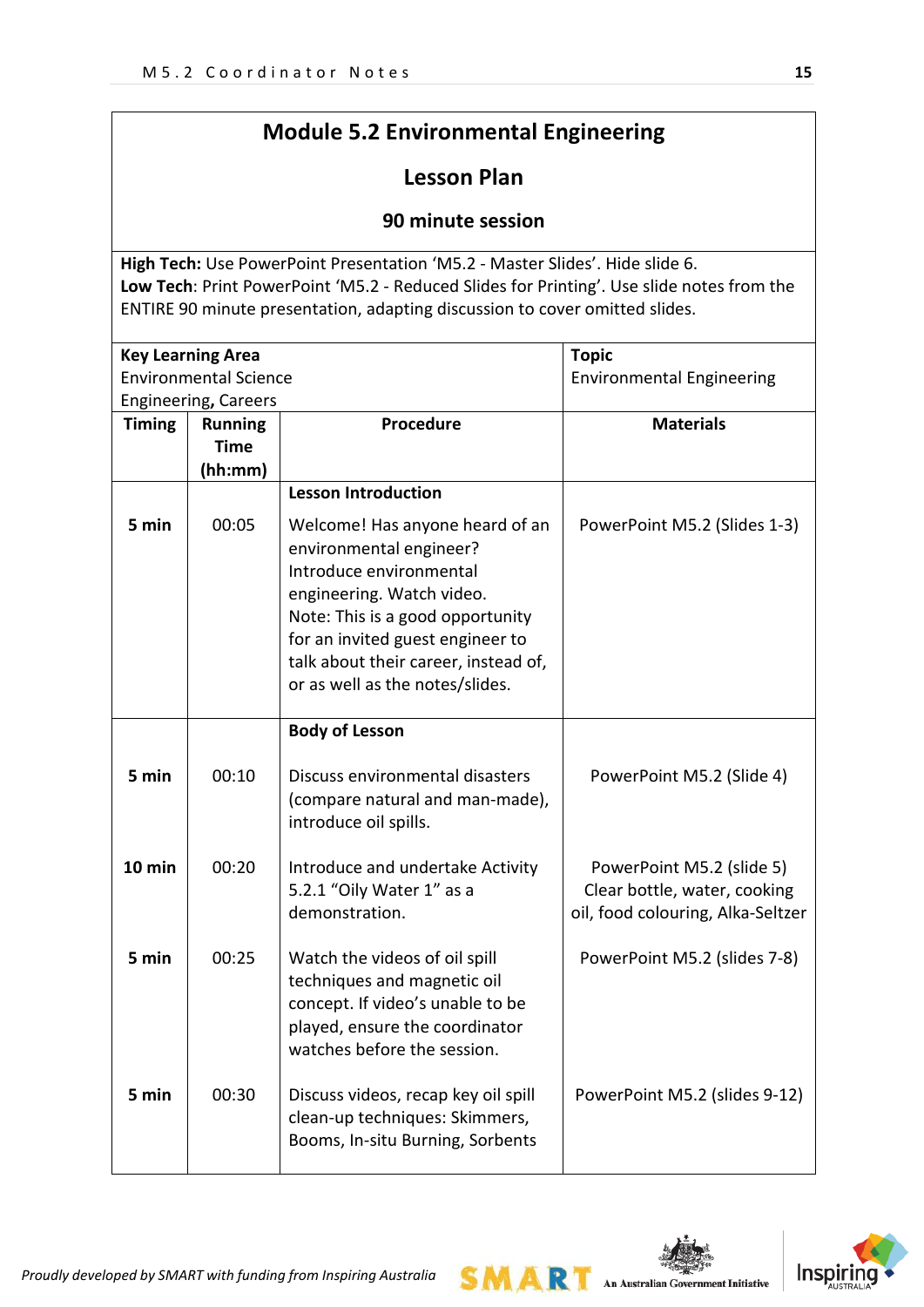| 10 min | 00:40 | Introduce and undertake Activity<br>5.2.3 "Absorption". Discuss results.                                                                      | PowerPoint M5.2 (slide 13)<br>Plastic bottles/jars, BBQ trays,<br>newspaper, paper towel,<br>sponges, cloth, cotton balls,<br>stockings, paper towel, wood<br>shavings, straw, timer,<br>measuring cups, water, oil<br>Wash and reuse materials (if<br>possible) for the Challenge. |
|--------|-------|-----------------------------------------------------------------------------------------------------------------------------------------------|-------------------------------------------------------------------------------------------------------------------------------------------------------------------------------------------------------------------------------------------------------------------------------------|
| 5 min  | 00:45 | <b>Introduce the Challenge</b>                                                                                                                |                                                                                                                                                                                                                                                                                     |
| 3 min  | 00:48 | Form into groups of $2 - 4$<br>Hand out planning sheets and<br>show groups available materials.                                               | PowerPoint M5.2<br>(slides 14-17)<br>Planning and scoring sheets.                                                                                                                                                                                                                   |
| 2 min  | 00:50 | Hand out materials to groups.                                                                                                                 | Plastic bottles/jars, BBQ trays,<br>newspaper, paper towel,                                                                                                                                                                                                                         |
| 15 min | 01:05 | Plan, design and build devices.<br>Allow students to test and re-<br>design as they go.                                                       | sponges, cloth, cotton balls,<br>stockings, paper towel, wood<br>shavings, straw, timer,<br>measuring cups, water, oil                                                                                                                                                              |
| 20 min | 01:25 | <b>Official Testing</b>                                                                                                                       | Aluminium foil, paddle pop<br>sticks, Dagwood dog sticks,<br>rubber bands, toothpicks,<br>straws, hair rollers<br>Trays or tubs for testing,<br>brown or black oil based paint.                                                                                                     |
| 5 min  | 01:30 | <b>Lesson Conclusion</b><br>Clean up and discussion.<br>Announce scores and winning<br>team. Discuss the strengths of<br>each team's designs. |                                                                                                                                                                                                                                                                                     |



 $SMAR$  An Australian Government Initiative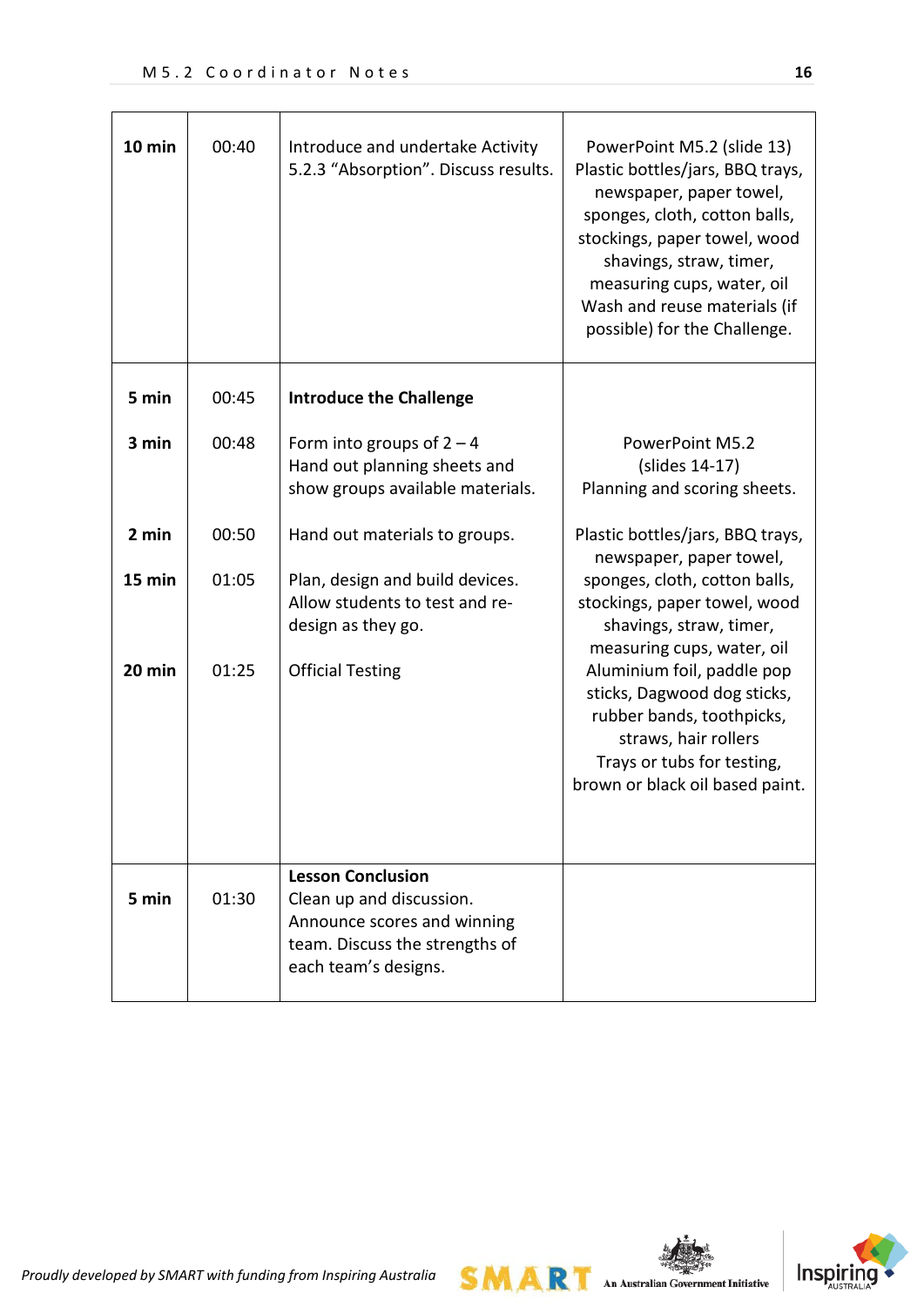# **Module 5.2 Environmental Engineering**

# **Lesson Plan**

## **75 minute session**

**High Tech:** Use PowerPoint Presentation 'M5.2 - Master Slides'. Hide slides 6, 7 and 8. **Low Tech**: Print PowerPoint 'M5.2 - Reduced Slides for Printing'. Use slide notes from the ENTIRE 75 minute presentation, adapting discussion to cover omitted slides.

|               | <b>Key Learning Area</b>     |                                                                                             | <b>Topic</b>                                                                                   |
|---------------|------------------------------|---------------------------------------------------------------------------------------------|------------------------------------------------------------------------------------------------|
|               | <b>Environmental Science</b> |                                                                                             | <b>Environmental Engineering</b>                                                               |
|               | <b>Engineering, Careers</b>  |                                                                                             |                                                                                                |
| <b>Timing</b> | <b>Running</b>               | <b>Procedure</b>                                                                            | <b>Materials</b>                                                                               |
|               | <b>Time</b>                  |                                                                                             |                                                                                                |
|               | (hh:mm)                      |                                                                                             |                                                                                                |
| 5 min         | 00:05                        | <b>Lesson Introduction</b><br>Welcome! Has anyone heard of an                               | PowerPoint M5.2 (Slides 1-3)                                                                   |
|               |                              | environmental engineer?                                                                     |                                                                                                |
|               |                              | Introduce environmental                                                                     |                                                                                                |
|               |                              | engineering. Watch video.                                                                   |                                                                                                |
|               |                              | Note: This is a good opportunity                                                            |                                                                                                |
|               |                              | for an invited guest engineer to                                                            |                                                                                                |
|               |                              | talk about their career, instead of,                                                        |                                                                                                |
|               |                              | or as well as the notes/slides.                                                             |                                                                                                |
|               |                              |                                                                                             |                                                                                                |
|               |                              | <b>Body of Lesson</b>                                                                       |                                                                                                |
| 2 min         | 00:07                        | Discuss environmental disasters<br>(compare natural and man-made),<br>introduce oil spills. | PowerPoint M5.2 (Slide 4)                                                                      |
| 10 min        | 00:17                        | Introduce and undertake Activity<br>5.2.1 "Oily Water 1" as a<br>demonstration.             | PowerPoint M5.2 (slide 5)<br>Clear bottle, water, cooking<br>oil, food colouring, Alka-Seltzer |
| 3 min         | 00:20                        | Discuss key oil spill clean-up<br>techniques: Skimmers, Booms,<br>In-situ Burning, Sorbents | PowerPoint M5.2 (slides 9-12)                                                                  |

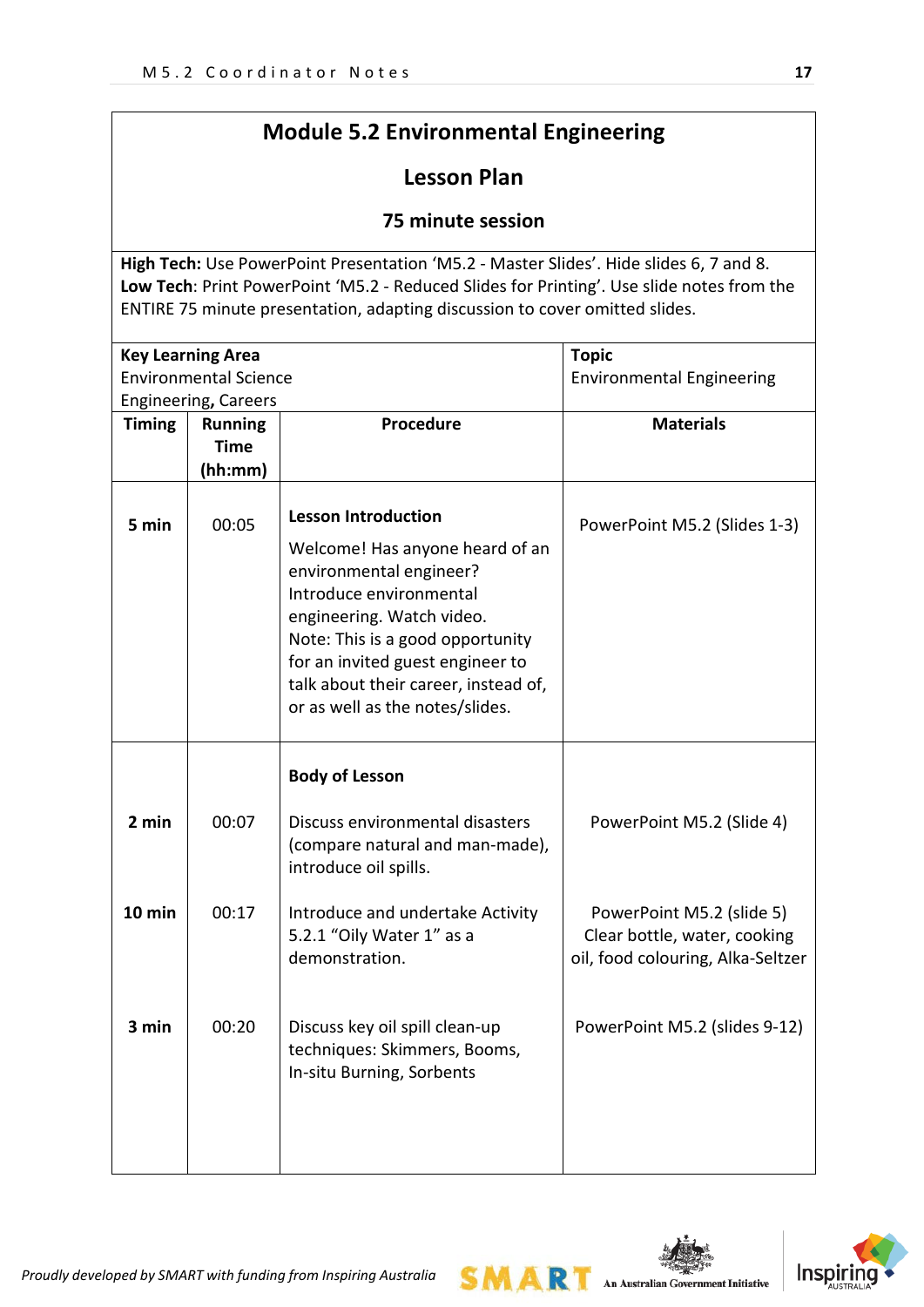| 10 min | 00:30 | Introduce and undertake Activity<br>5.2.3 "Absorption". Discuss results.                                                                      | PowerPoint M5.2 (slide 13)<br>Plastic bottles/jars, BBQ trays,<br>newspaper, paper towel,<br>sponges, cloth, cotton balls,<br>stockings, paper towel, wood<br>shavings, straw, timer,<br>measuring cups, water, oil<br>Wash and reuse materials (if<br>possible) for the Challenge. |
|--------|-------|-----------------------------------------------------------------------------------------------------------------------------------------------|-------------------------------------------------------------------------------------------------------------------------------------------------------------------------------------------------------------------------------------------------------------------------------------|
| 3 min  | 00:33 | <b>Introduce the Challenge</b>                                                                                                                | <b>PowerPoint M5.2</b><br>(slides 14-17)                                                                                                                                                                                                                                            |
| 2 min  | 00:35 | Form into groups of $2 - 4$<br>Hand out planning sheets and                                                                                   | Planning and scoring sheets.                                                                                                                                                                                                                                                        |
|        |       | show groups available materials.                                                                                                              | Plastic bottles/jars, BBQ trays,<br>newspaper, paper towel,                                                                                                                                                                                                                         |
| 2 min  | 00:37 | Hand out materials to groups.                                                                                                                 | sponges, cloth, cotton balls,<br>stockings, paper towel, wood                                                                                                                                                                                                                       |
| 13 min | 00:50 | Plan, design and build devices.<br>Allow students to test and re-<br>design as they go.                                                       | shavings, straw, timer,<br>measuring cups, water, oil<br>Aluminium foil, paddle pop<br>sticks, Dagwood dog sticks,                                                                                                                                                                  |
| 20 min | 01:10 | <b>Official Testing</b>                                                                                                                       | rubber bands, toothpicks,<br>straws, hair rollers<br>Trays or tubs for testing,<br>brown or black oil based paint.                                                                                                                                                                  |
| 5 min  | 01:15 | <b>Lesson Conclusion</b><br>Clean up and discussion.<br>Announce scores and winning<br>team. Discuss the strengths of<br>each team's designs. |                                                                                                                                                                                                                                                                                     |



 $SMAR$  An Australian Government Initiative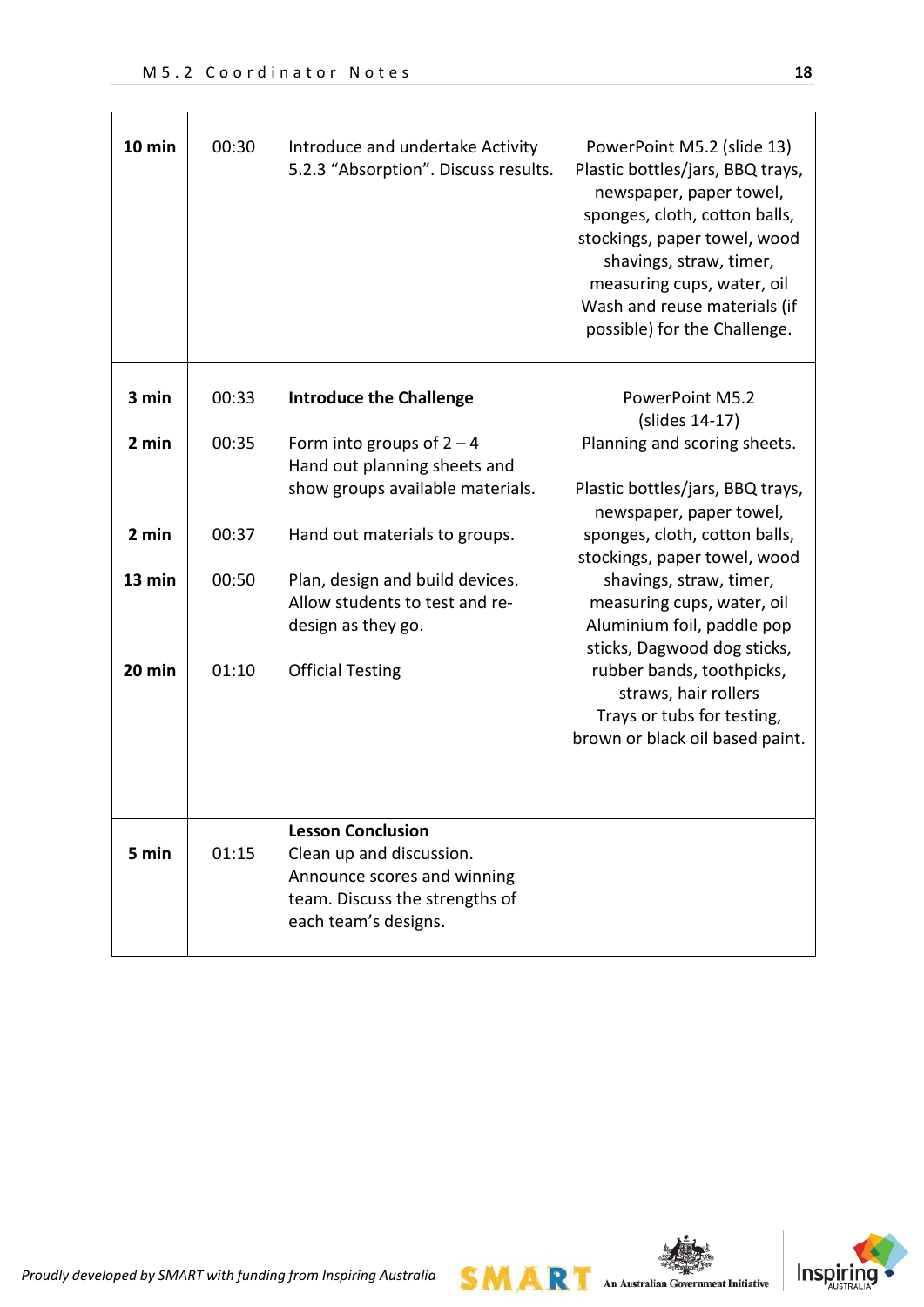# **Module 5.2 Environmental Engineering**

# **Lesson Plan**

## **45 minute session**

**High Tech:** Use PowerPoint Presentation 'M5.2 - Master Slides'. Hide slides 5, 6, 7, 8 and 13.

**Low Tech**: Print PowerPoint 'M5.2 - Reduced Slides for Printing'. Use slide notes from the ENTIRE 45 minute presentation, adapting discussion to cover omitted slides.

| <b>Key Learning Area</b>     |                                                                         |                                                                                                                                                                                                                                                                                                     | <b>Topic</b>                                                      |
|------------------------------|-------------------------------------------------------------------------|-----------------------------------------------------------------------------------------------------------------------------------------------------------------------------------------------------------------------------------------------------------------------------------------------------|-------------------------------------------------------------------|
| <b>Environmental Science</b> |                                                                         |                                                                                                                                                                                                                                                                                                     | <b>Environmental Engineering</b>                                  |
| <b>Timing</b>                | <b>Engineering, Careers</b><br><b>Running</b><br><b>Time</b><br>(hh:mm) | Procedure                                                                                                                                                                                                                                                                                           | <b>Materials</b>                                                  |
| 5 min                        | 00:05                                                                   | <b>Lesson Introduction</b><br>Welcome! Has anyone heard of an<br>environmental engineer?<br>Introduce environmental<br>engineering. Watch video.<br>Note: This is a good opportunity<br>for an invited guest engineer to<br>talk about their career, instead of,<br>or as well as the notes/slides. | PowerPoint M5.2 (Slides 1-3)                                      |
| 2 min<br>3 min               | 00:07<br>00:10                                                          | <b>Body of Lesson</b><br>Discuss environmental disasters<br>(compare natural and man-made),<br>introduce oil spills.<br>Discuss key oil spill clean-up<br>techniques: Skimmers, Booms,                                                                                                              | PowerPoint M5.2 (Slide 4)<br>PowerPoint M5.2 (slides 9-12)        |
| 3 min<br>2 min               | 00:13<br>00:15                                                          | In-situ Burning, Sorbents<br><b>Introduce the Challenge</b><br>Form into groups of $2 - 4$<br>Hand out planning sheets and<br>show groups available materials.                                                                                                                                      | PowerPoint M5.2<br>(slides 14-17)<br>Planning and scoring sheets. |
| 2 min                        | 00:17                                                                   | Hand out materials to groups.                                                                                                                                                                                                                                                                       |                                                                   |

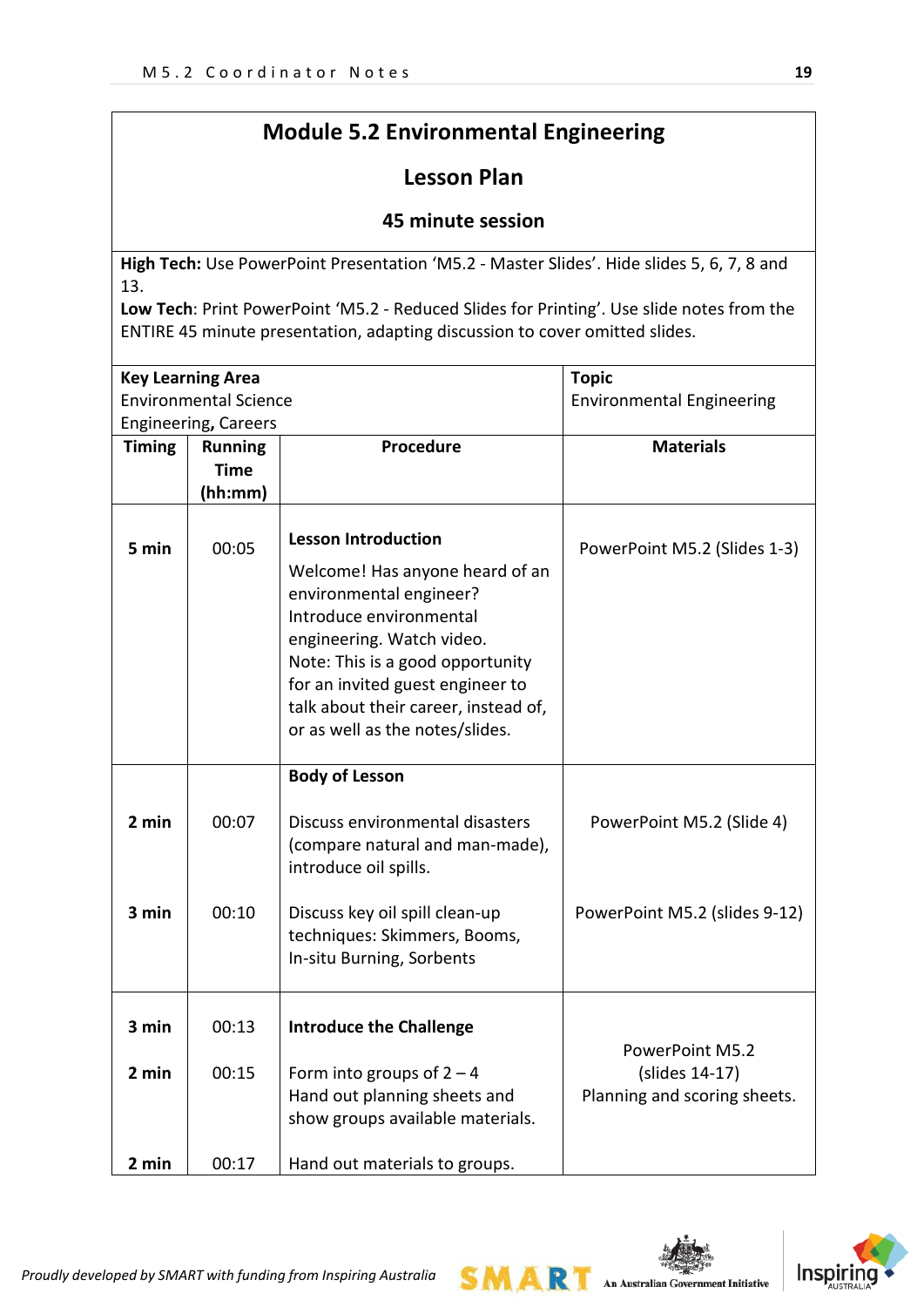| 25 min | 00:42 | Plan, design and build devices.<br>Allow students to test and re-<br>design as they go.<br>Start official tests when first group<br>of students are ready, or, omit<br>official testing and scoring for this<br>session length to extend<br>exploration and investigation time. | Plastic bottles/jars, BBQ trays,<br>newspaper, paper towel,<br>sponges, cloth, cotton balls,<br>stockings, paper towel, wood<br>shavings, straw, timer,<br>measuring cups, water, oil<br>Aluminium foil, paddle pop<br>sticks, Dagwood dog sticks,<br>rubber bands, toothpicks,<br>straws, hair rollers<br>Trays or tubs for testing,<br>brown or black oil based paint. |
|--------|-------|---------------------------------------------------------------------------------------------------------------------------------------------------------------------------------------------------------------------------------------------------------------------------------|--------------------------------------------------------------------------------------------------------------------------------------------------------------------------------------------------------------------------------------------------------------------------------------------------------------------------------------------------------------------------|
| 3 min  | 00:45 | <b>Lesson Conclusion</b><br>Clean up and discussion.<br>Discuss the strengths of each<br>team's designs.                                                                                                                                                                        |                                                                                                                                                                                                                                                                                                                                                                          |



 $SMAR$  An Australian Government Initiative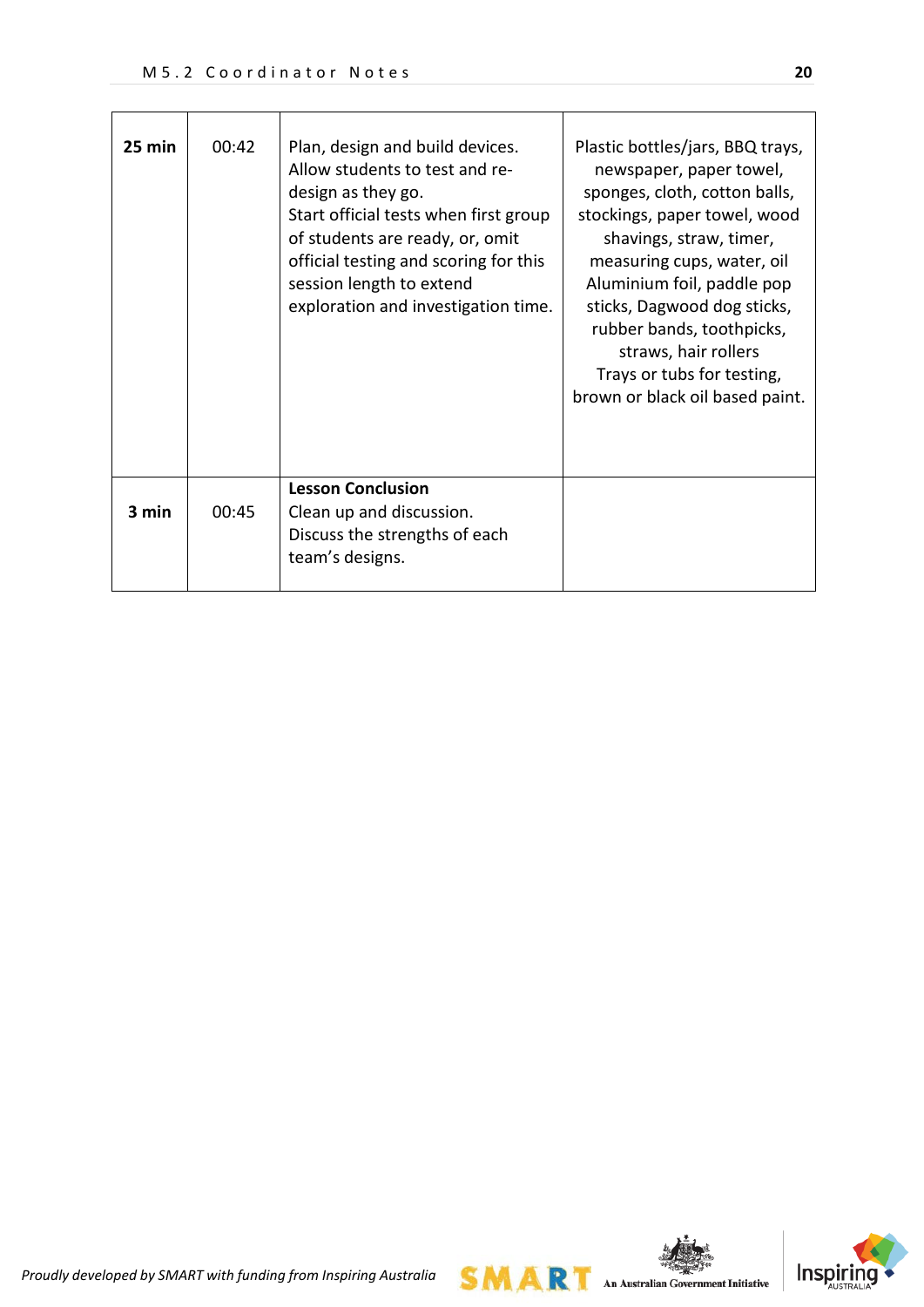## **Module 5.2 - References**

#### **Oil spill experiments**

How to make fake oil for a spill<https://www.youtube.com/watch?v=6CCgiD16jfM> <https://kids.imo.org/downloads/OilSpillExperiment.pdf> <https://www.scientificamerican.com/article/sorbent-science-cleaning-oil-spills/> Video: Steve Spangler<https://www.youtube.com/watch?v=kQl5YFDteEI>

### **Oil spill containment techniques:**

<https://www.amsa.gov.au/marine-environment>

DNews Video:<https://www.youtube.com/watch?v=3DbSlAg3F3A>

[http://response.restoration.noaa.gov/oil-and-chemical-spills/oil-spills/spill-containment](http://response.restoration.noaa.gov/oil-and-chemical-spills/oil-spills/spill-containment-methods.html)[methods.html](http://response.restoration.noaa.gov/oil-and-chemical-spills/oil-spills/spill-containment-methods.html)

Magnetic Oil Spill Clean Up<https://www.youtube.com/watch?v=lYM324yDH-Q>

#### **Environmental Engineering**

<https://www.engineersaustralia.org.au/>

<http://www.mybigtomorrow.com.au/careers/details/environmental-engineer>

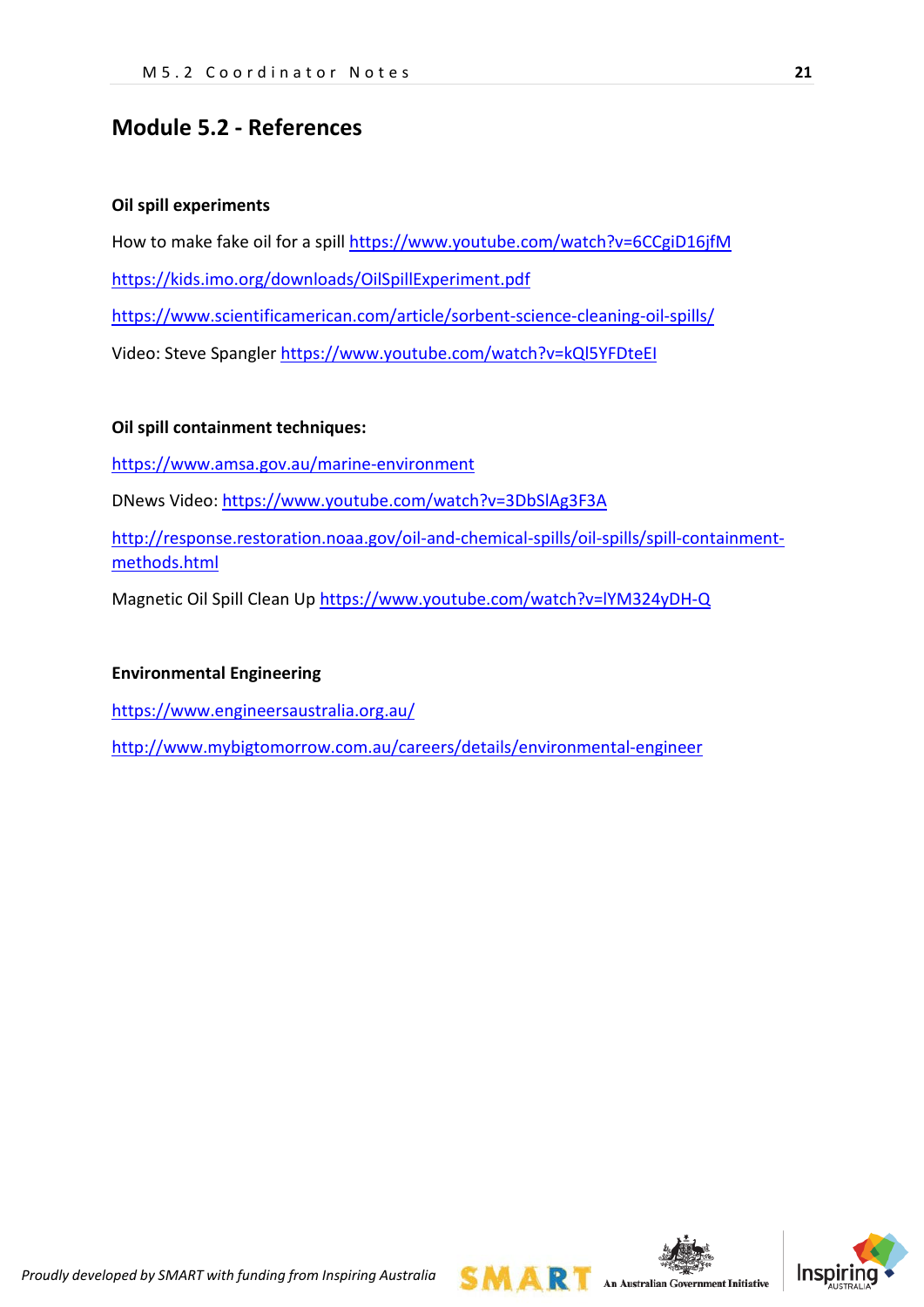# **Module 5.2- Required Materials**

- Pens, pencils and writing paper are generally required every session.
- Students may like to bring a note pad to record their observations and ideas.
- A group usually refers to 2 4 students.

| <b>Activity</b>                     | <b>Material</b>                                   | <b>Amount</b>                           | Where can I find it?       |
|-------------------------------------|---------------------------------------------------|-----------------------------------------|----------------------------|
| All sessions                        | PowerPoint Slides*<br>(digital, or printed)       | 1 per coordinator                       | <b>Coordinator Package</b> |
| All sessions                        | Printed PowerPoint*<br><b>Slide Notes</b>         | 1 per coordinator                       | <b>Coordinator Package</b> |
| All sessions                        | <b>Printed Lesson</b><br>Plan                     | 1 per coordinator                       | <b>Coordinator Package</b> |
| All sessions                        | <b>Printed Module 1</b><br><b>Risk Assessment</b> | $\mathbf{1}$                            | <b>Coordinator Package</b> |
| All sessions                        | Computer, Data<br>Projector, Screen               | $\mathbf{1}$                            | Venue                      |
| Activity 5.2.1<br>"Oily Water 1"    | 1 Litre clear bottle /<br>jar (lid optional)      | $\mathbf{1}$                            | Recycled                   |
| 120 minute, 2 x                     | water                                             | 3⁄4 cup                                 | Venue / supermarket        |
| 60 minute,90<br>minute and 75       | Cooking oil<br>(e.g. canola oil)                  | 2 cups                                  | supermarket                |
| minute sessions                     | Food colouring                                    | 10 drops                                | supermarket                |
|                                     | funnel                                            | 1                                       | supermarket                |
|                                     | Alka-Seltzer tablets                              | $2 - 3$                                 | Supermarket, pharmacy      |
| Activity 5.2.2<br>"Oily Water 1"    | 1 Litre clear bottle /<br>jar (lid optional)      | 1 per group                             | recycled                   |
| 120 minute, 2 x<br>60 minute,       | water                                             | Enough to almost<br>fill bottles / jars | Venue / supermarket        |
| 90 minute and 75<br>minute sessions | Cooking oil<br>(e.g. canola oil)                  | 3 tablespoons per<br>group              | supermarket                |
|                                     | Food colouring                                    | 3 drops per group                       | supermarket                |
|                                     | salt                                              | Approx. 3 tea<br>spoons per group       | supermarket                |

**Required Materials List Continues on Next Page**

**SMART** An Australian Government Initiative

\* PowerPoint Slides have been provided as a Master Set for a 120 minute (or 2 x 60 minute) session duration. Hide/ omit slides as noted in lesson plans for delivery of shorter sessions.